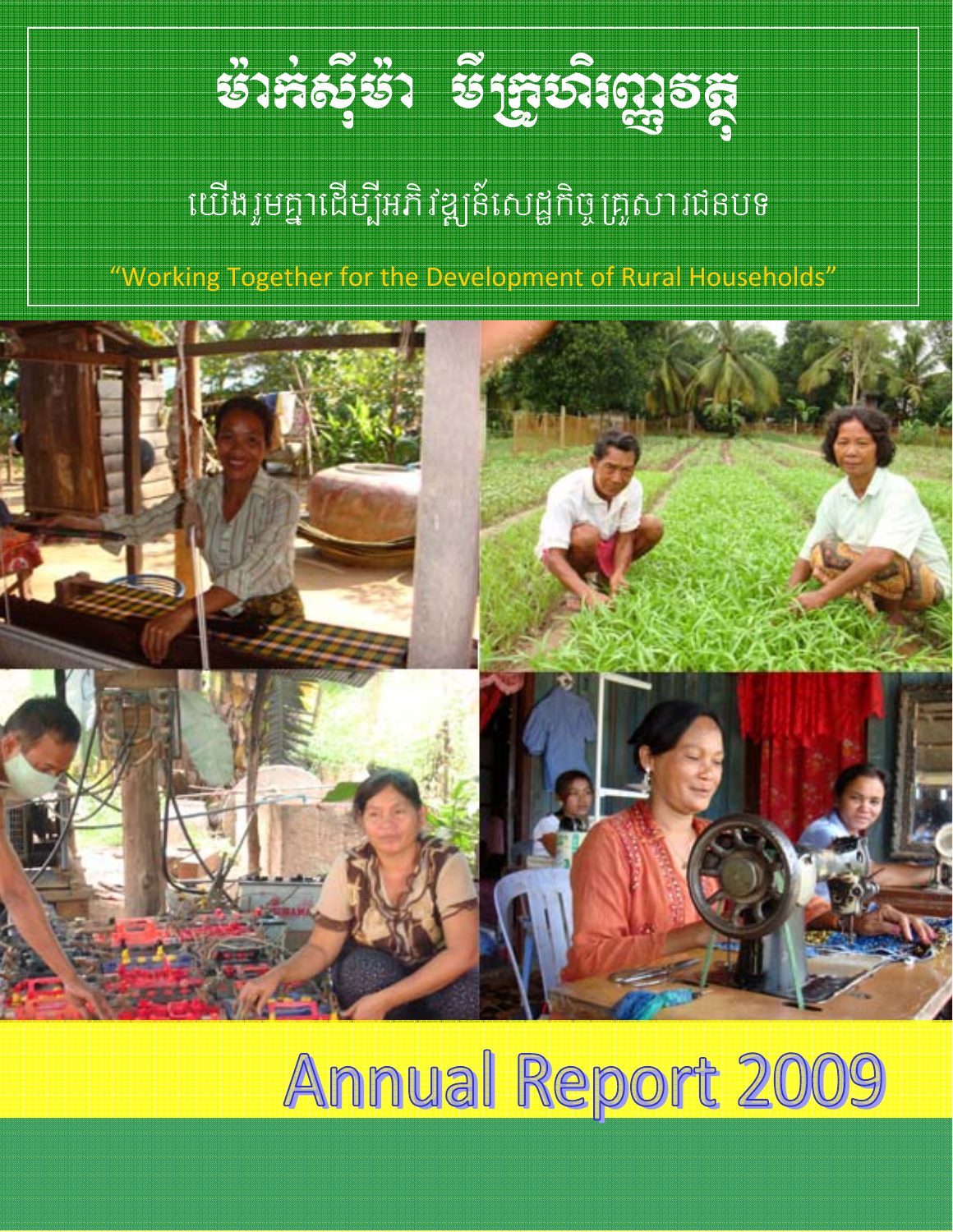## **OUR VISION**

Maxima's vision is to bring together people and businesses with the common goal of alleviating poverty by providing both economic and social opportunities to the rural poor.

### **OUR MISSION**

Our mission is to offer microfinance services to low‐income individuals, groups, and small & medium enterprises (SMEs), with an emphasis on lending to poor, rural women in addition to promoting savings.

### **STRATEGIC OBJECTIVES**

The main objectives of Maxima are to:

- 1) Assist rural people in gaining access to capital and helping towards the development of rural household economies.
- 2) Provide the highest quality of client service and financial products
- 3) Expand in breadth and scope in order to reach the maximum number of clients
- 4) Devote itself to developing its systems and processes to ensure a transparent, sustainable, and profitable organization
- 5) Remain committed to supporting its staff by way of offering loans for higher education and sponsoring continued training
- 6) Grow business and increase shareholders' wealth while striving towards achieving social and economic progress.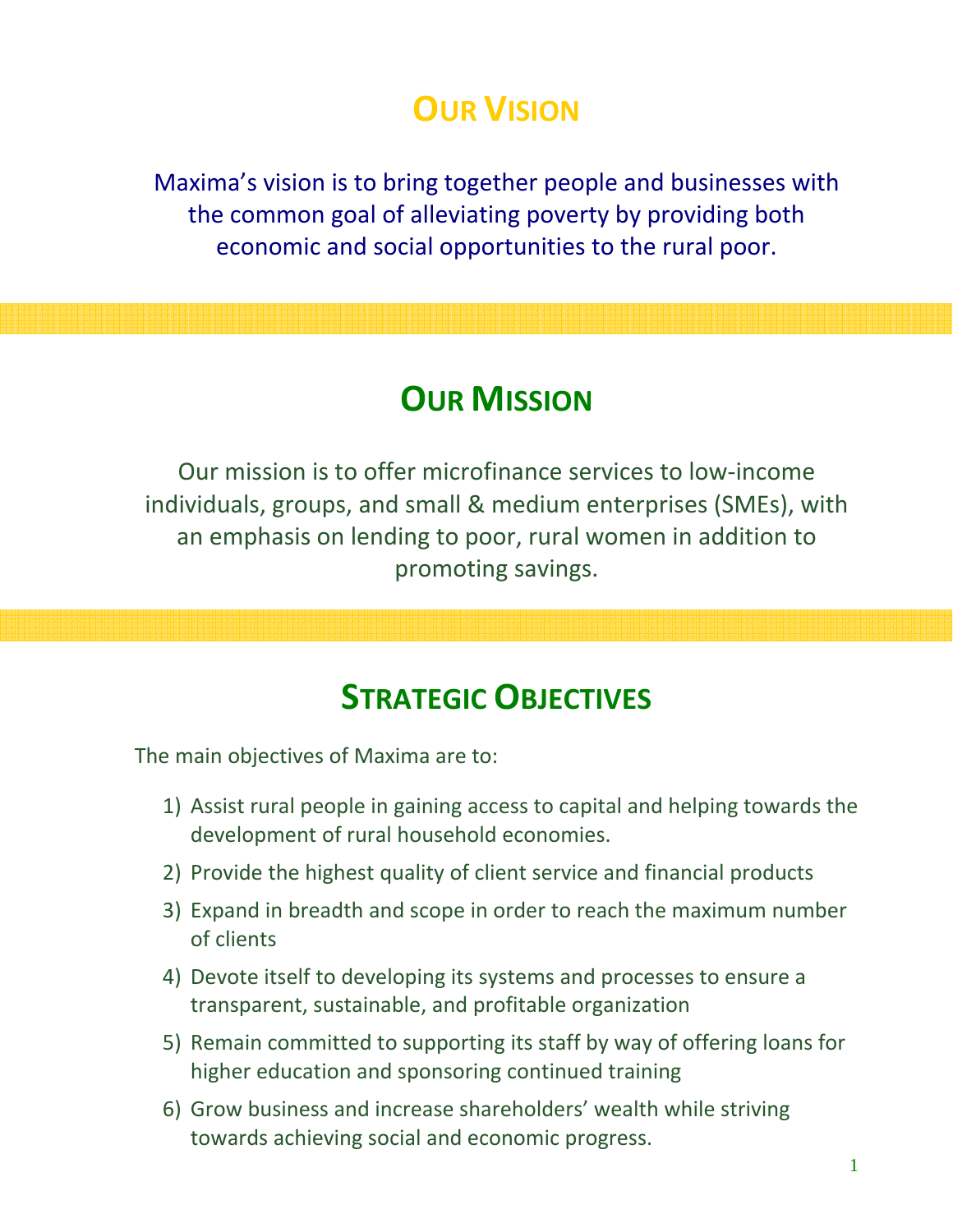### **FINANCIAL RESULTS & HIGHLIGHTS OF 2009**

| <b>In US Dollars</b>              | 31-Dec-09      | 31-Dec-08      | 31-Dec-07      | 31-Dec-06      | 31-Dec-05  | Change   |
|-----------------------------------|----------------|----------------|----------------|----------------|------------|----------|
|                                   | <b>Audited</b> | <b>Audited</b> | <b>Audited</b> | <b>Audited</b> | Un-audited | %        |
|                                   |                |                |                |                |            |          |
| <b>Assets</b>                     | 1,816,546      | 1,665,779      | 920,213        | 709,540        | 486,190    | 9.1%     |
| <b>Net Loan Outstanding</b>       | 1,684,057      | 1,372,285      | 805,722        | 657,885        | 388,990    | 22.7%    |
| Liabilities                       | 1,310,906      | 1,332,385      | 615,176        | 497,724        | 296,190    | $-1.6%$  |
| <b>Issued and Paid Up Capital</b> | 410,000        | 270,000        | 270,000        | 70,000         | 70,000     | 51.9%    |
| <b>Shareholders' Equity</b>       | 505,640        | 333,394        | 305,037        | 211,816        | 190,000    | 51.7%    |
| <b>Total Income</b>               | 451,128        | 329,277        | 233,098        | 185,547        | 97,533     | 37%      |
| <b>Profit Before Tax</b>          | 71,167         | 52,876         | 36,125         | 27,300         | 25,894     | 34.6%    |
| <b>Profit After Tax</b>           | 52,358         | 42,292         | 29,366         | 20,445         | 25,511     | 23.8%    |
| <b>Earning Per Share</b>          | 1.28           | 1.57           | 1.09           | 2.92           | 3.64       | $-18.5%$ |
| Dividend Paid-out per Share       | 1.21           | 0.74           | 0.52           | 2.77           | 3.46       | 63.5%    |

\* In 2005 and 2006 dividend distribution was made 100% after deducting 5% placed into the Reserve Funds \* In 2007 and 2008 dividend distribution was made 50% after deducting 5% placed into the Reserve Funds *\* In 2009 dividend distribution was made 100% after deducting 5% placed into the Reserve Funds. In addition, Retained Earnings will be distributed 100% to its shareholders.* 

### **HIGHLIGHTS OF 2008**

- *a) Assets increased 9% to US\$1,816,546*
- *b) Total Loan Outstanding up to 22.7% to US\$1,684,057*
- *c) Liabilities decreased 1.6% to US\$1,310,906*
- *d) Net Profit After Tax was Improved 23.8% equal to US\$52,358*
- *e) Shareholders' Equity increased 51.7% to US\$505,640*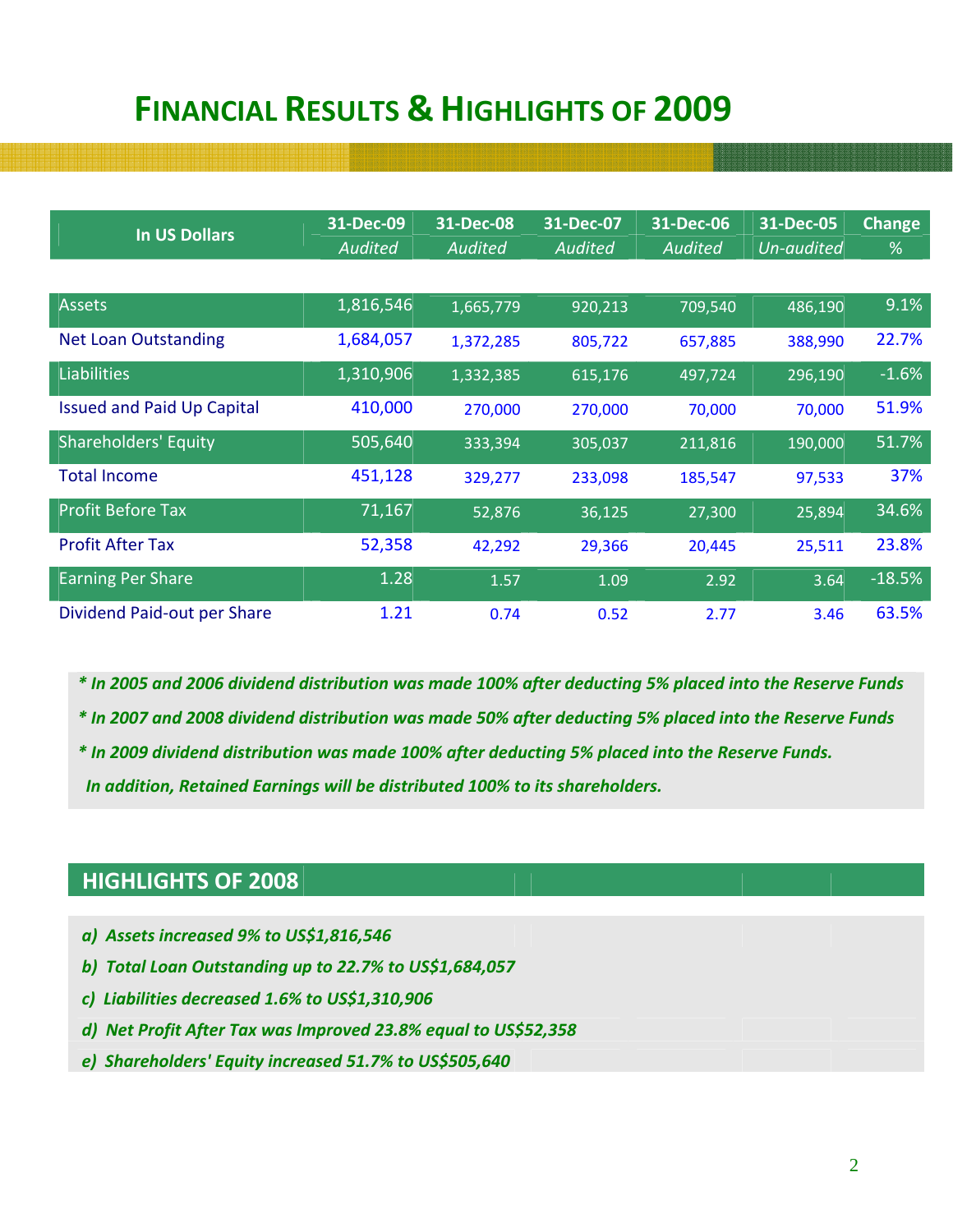### **TABLE OF CONTENT**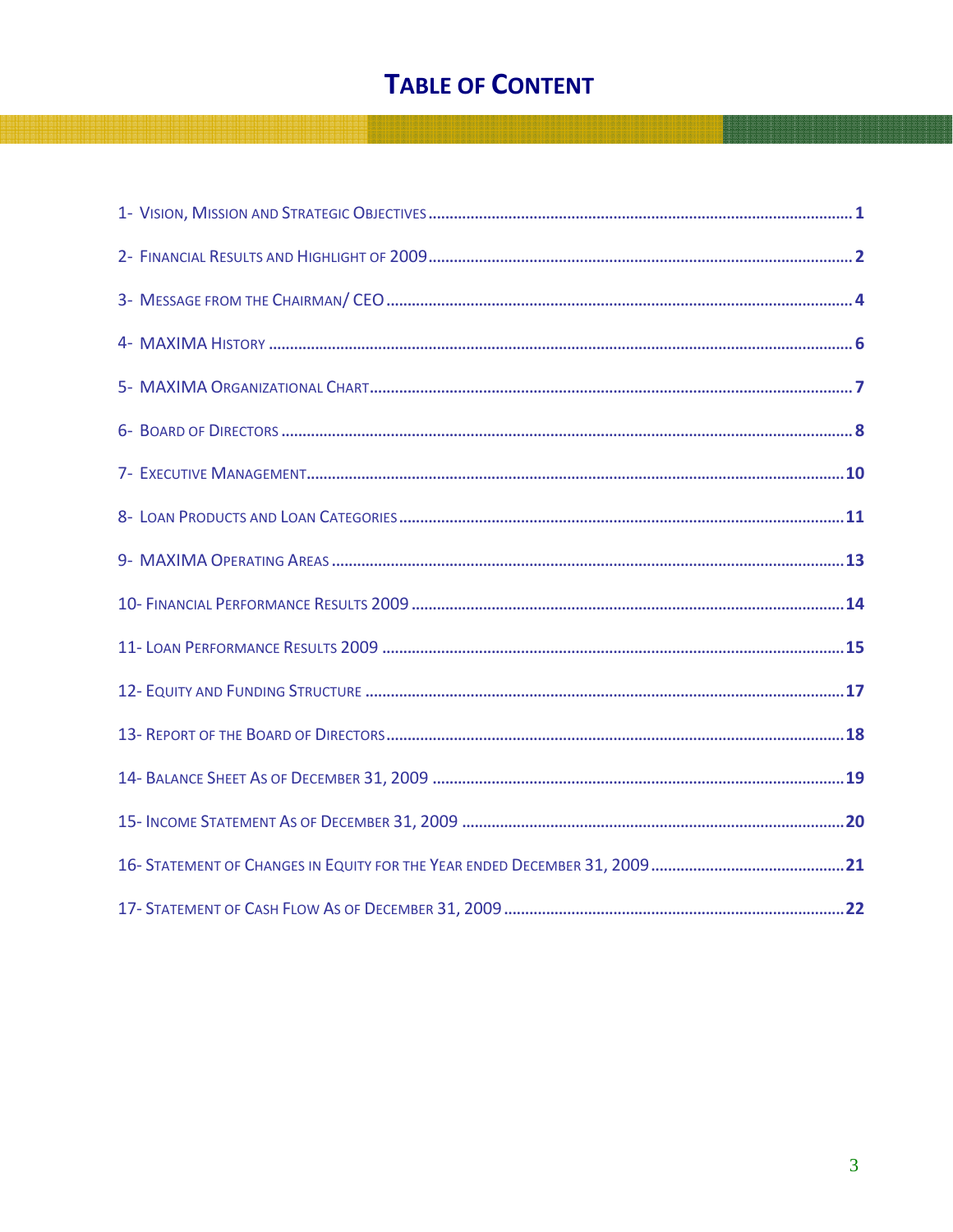### **3‐ MESSAGE FROM THE CHAIRMAN/ CEO**

In 2009, we have pleasure of seeing and proved to be yet another further successful year although Cambodia microfinance has been slightly hit by the global financial crisis. 2009 MAXIMA has been continually and widely expanded relationship with funding institutions in particular made a good partnership with Kiva, an organization based in the United States, offers Maxima access to interest-free capital. This partnership has not only drastically increased the ability to raise capital, but has also offered Maxima widely recognized and increased visibility outside of Cambodia.

MAXIMA was awarded a certificate of recognition for being a global pioneer in the microfinance industry by participating in the Cambodia transparent pricing initiative implemented by Microfinance Transparency Organization, showing that MAXIMA is honest in interest rate calculation from its clients. In addition, MAXIMA was awarded a certificate for reporting on social indicators from CGAP, indicating that MAXIMA has been contributing to the development of rural household economies. MAXIMA's exceptional reputation relies on the enthusiasm and dedication of the Board of Directors, Executive Team, and staff as well as other stakeholders.

MAXIMA has made great strides in nearly every aspect of our business and is incredibly excited to continue our current progress as well as in the year to come. Having built upon the collective experiences of management and Board of directors, who have learnt and adapted to the changing circumstances of the Company especially the evolving microfinance environment in Cambodia, MAXIMA has built an institution which includes unparalleled client service and a commitment to the development of rural household economies.

In fact, in 2009 our Company recorded a **9%** increase in assets from **US\$1,665,779** in the year ending 2008 to **US\$1,816,546** in 2009. In the mean time, although the loan disbursement has decreased since the early 2009 to October in the same year, increasing revenues by **37.47%** equal to **US\$451,128** over last year's revenues compared to **US\$328,156** in year 2008. While, the net profit after tax also improved by a whopping **23.8%** from **US\$42,292** in 2008 to **US\$52,358** in 2009. The return on equity increased to **10.35%** and the total liabilities decreased 1.6% to **US\$1,310,906** in 2009 from **US\$1,332,385** in 2008.

So far, MAXIMA staff is composed of outstanding individuals who have built a strong rapport with MAXIMA clients by not only working to understand and serve our clients' financial needs but also helping them to achieve their goals and improve their lives. MAXIMA has made strides to not only improve the products offered to our existing clients but to expand in order to reach a greater number of people. During the year, MAXIMA expanded operations to include 177 villages within twelve districts in Kandal province and the suburbs of Phnom Penh with the total loan outstanding was **US\$1,684,057** and **2,467** family borrowers, which women borrowers was **61.40%**.

During the year, the total loan disbursement was **84%**, which total loan outstanding of **US\$1,717,806** less than that as setting in the annual plan of **US\$2,049,785**. While, portfolio at risk over 30 days increased significantly to **2%** in the end 2009 compared **0.2%** in 2008. The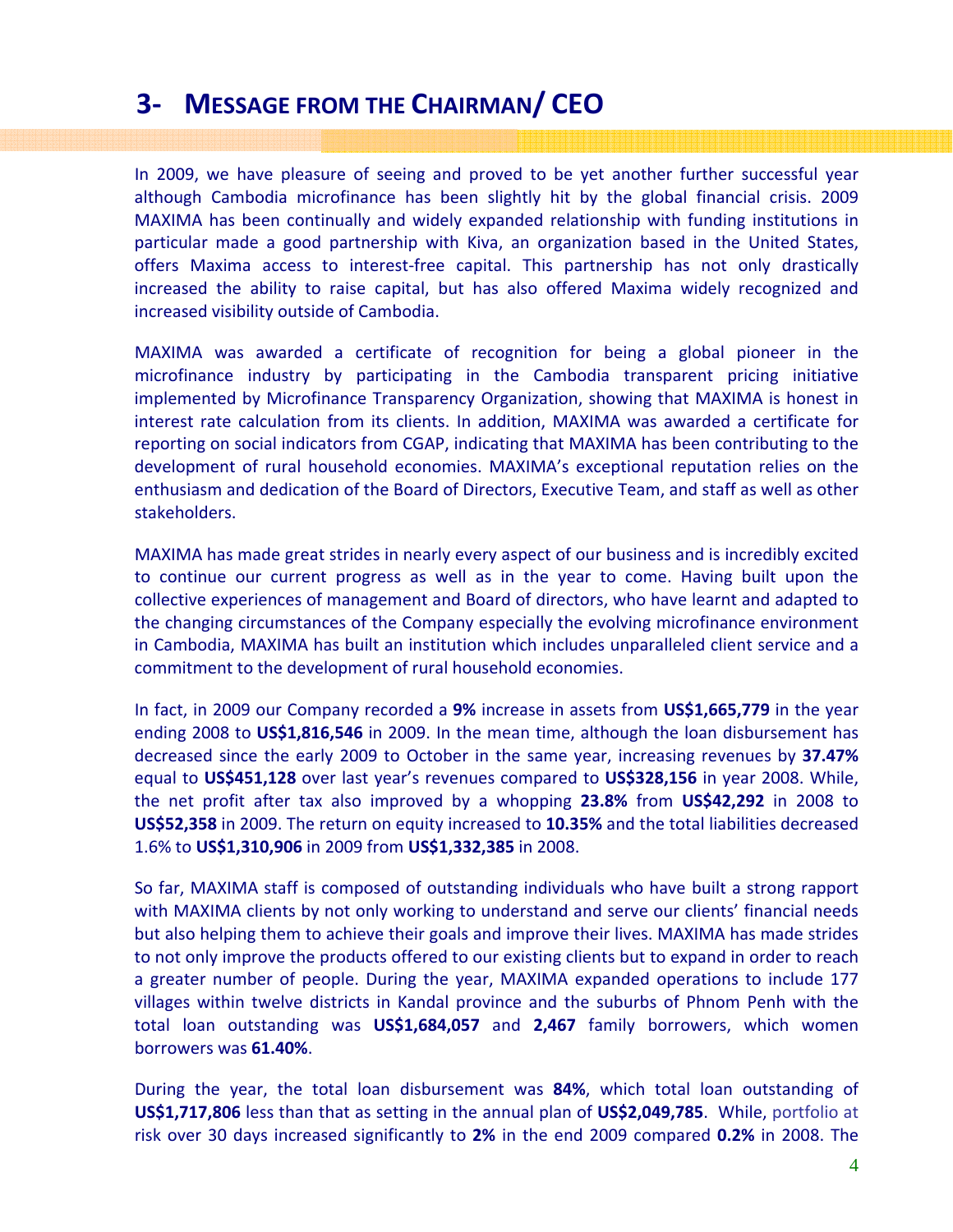core problem of the increase in non‐performing loan due to two operating areas, one in Kbal Koh commune of Kien Svay district and another one in Puk Ressey commune of Khsach Kandal district, were affected by the global financial crisis lead to the demand for our clients' products was declined in addition to the multiple loans from different institutions made by our clients.

MAXIMA established one service office in Koh Oknha Tey to fast and on time serve its clients in those operating areas in addition to the lower interest advantage for them when they come to pay at the service office. In order to respond to both efficient and effective need of agricultural clients, MAXIMA has created Loan Balloon.

MAXIMA has recommitted itself to continued growth in the year to come. The Company has revised its business plan for 2010 to 2014 to include specific targets for growing business activities with intention to increase its loan portfolio and open as many service offices as possible with keeping fewer branches in order to reduce its operating costs. MAXIMA has a target for gathering more debt and equity investment and also increasing more shares for its existing shareholders and staff in order to increase its capital, loans portfolio, total assets and increase microfinance business activities as a whole and maximizing return on investment.

Moreover, MAXIMA has committed to effectively improve its operating systems and strengthening governing structure and adequately developing policies and procedures to give effective guidance to senior management and all employees to effectively and successfully perform MAXIMA business activities. MAXIMA has committed to continuously improve its operating systems and processes to ensure a transparent, operating efficiency and sustainable institution by creating 2 committees consist of Audit Committee and Risk Committee in order to effectively assist the Board of directors. In addition, MAXIMA has studied to select for an adequate software package, which is best use for microfinance institution.

In our pursuit of outstanding growth and create shareholders' wealth, we will hold true to the fundamental values of the Company – care and respect, integrity and trust, initiative and accountability, creativity and working together which bind MAXIMA for the long term.

On behalf of MAXIMA Management, I would like to take this opportunity to express my sincere admires and thanks to executive management team all of whom have impressive business experience, provide incredible leadership, and bring an outstanding combination of skills in both management and finance to our Company. I also would like to thanks Maxima's staff and our stakeholders who are the support system of our Company and similarly the driving force behind rural economic development. I wish all of them to continue this excellent business culture.



**Dr. UONG KIMSENG** Chairman/ CEO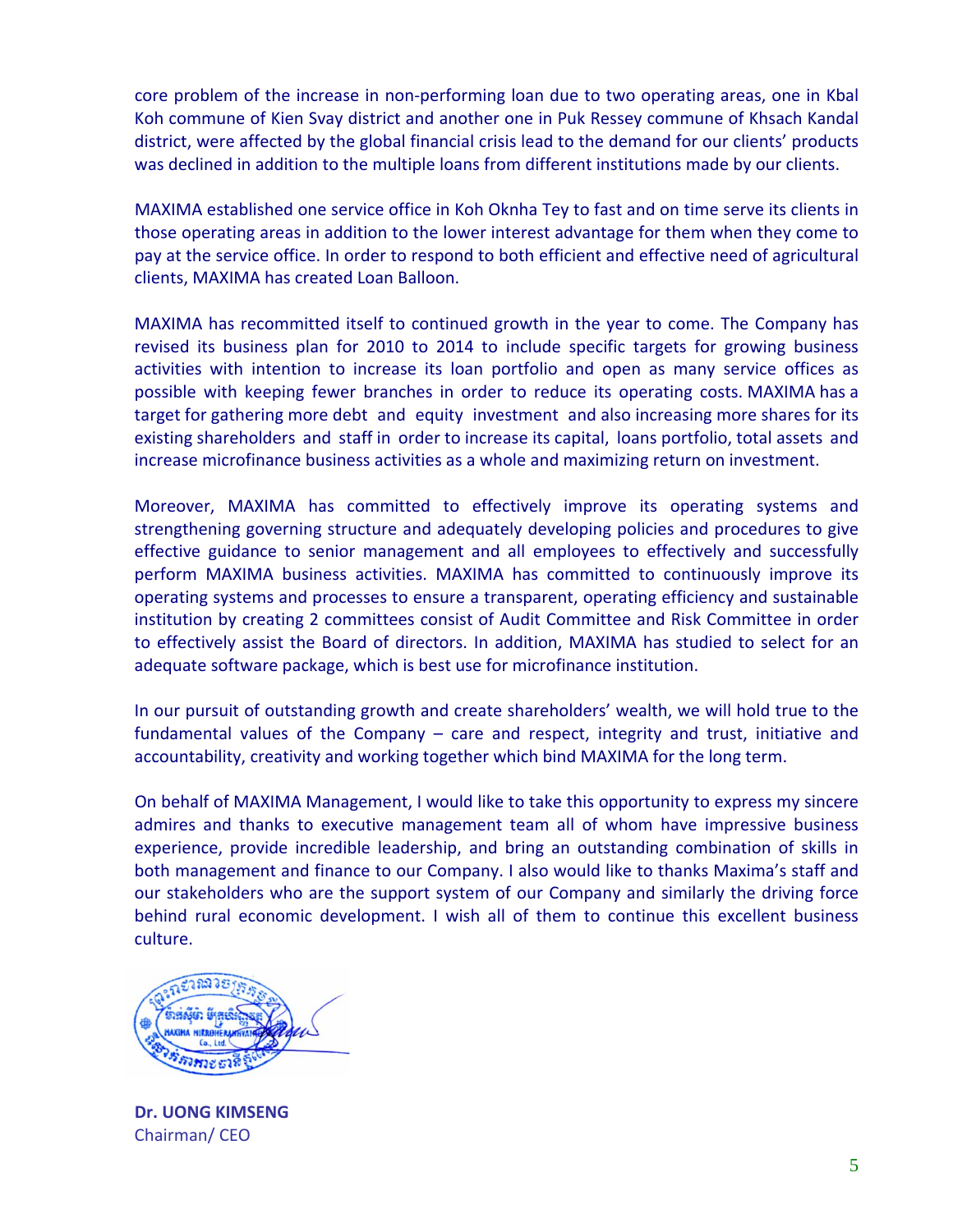### **4‐ COMPANY HISTORY**

MAXIMA MIKROHERANHVATHO CO., LTD was founded in March 2000 by a group of friends both skilled and experienced in financial services. They began their micro credit operations in Koh Dach commune, Kandal province. In December of 2001, MAXIMA registered with the Ministry of Interior as MAXIMA Organization for Household Economic Development as an NGO and also worked to expand its credit activities to many communes and districts within the Kandal province. Less than a year later in May 2002, MAXIMA registered with the National Bank of Cambodia as a microfinance institution (MFI) for rural credit operator. In August 2005, MAXIMA obtained a full license as an MFI from the National Bank of Cambodia with the official name MAXIMA MIKROHERANHVATHO CO., LTD. In June 2008 the National Bank of Cambodia granted MAXIMA a permanent license to operate as an MFI in Cambodia thus making it the 13th permanent MFI operating in Cambodia.

- 2000 MAXIMA was founded in March 2000 and began their micro credit operations in Koh Dach commune, Kandal province.
- 2001 MAXIMA registered in the Ministry of Interior as an NGO with the official name MAXIMA Organization for Household Economic Development.
- 2002 MAXIMA registered with the National Bank of Cambodia as an MFI for rural credit operator.
- 2005 MAXIMA obtained a full license as an MFI from the National Bank of Cambodia with the official name MAXIMA MIKROHERANHVATHO CO., LTD. During the year, MAXIMA began to borrow funds from domestic and international financial institutions such as RDB–Cambodia, ADA–Luxemburg and ETIMOS–Italy.
- 2006 MAXIMA Board increased MAXIMA benefits by adding a Staff Provident Fund and Health & Injury Insurance.
- 2007 MAXIMA partners with Kiva, an organization based in the USA.
- 2008 In June of 2008, the National Bank of Cambodia granted MAXIMA a permanent license to operate as an MFI. In August, MAXIMA opened its second branch in Kien Svay district of Kandal province.
- 2009 MAXIMA was awarded a certificate of recognition for being a global pioneer in the microfinance industry by participating in the Cambodia transparent pricing initiative from Microfinance Transparency Organization. MAXIMA was awarded a certificate for reporting on social indicators from CGAP.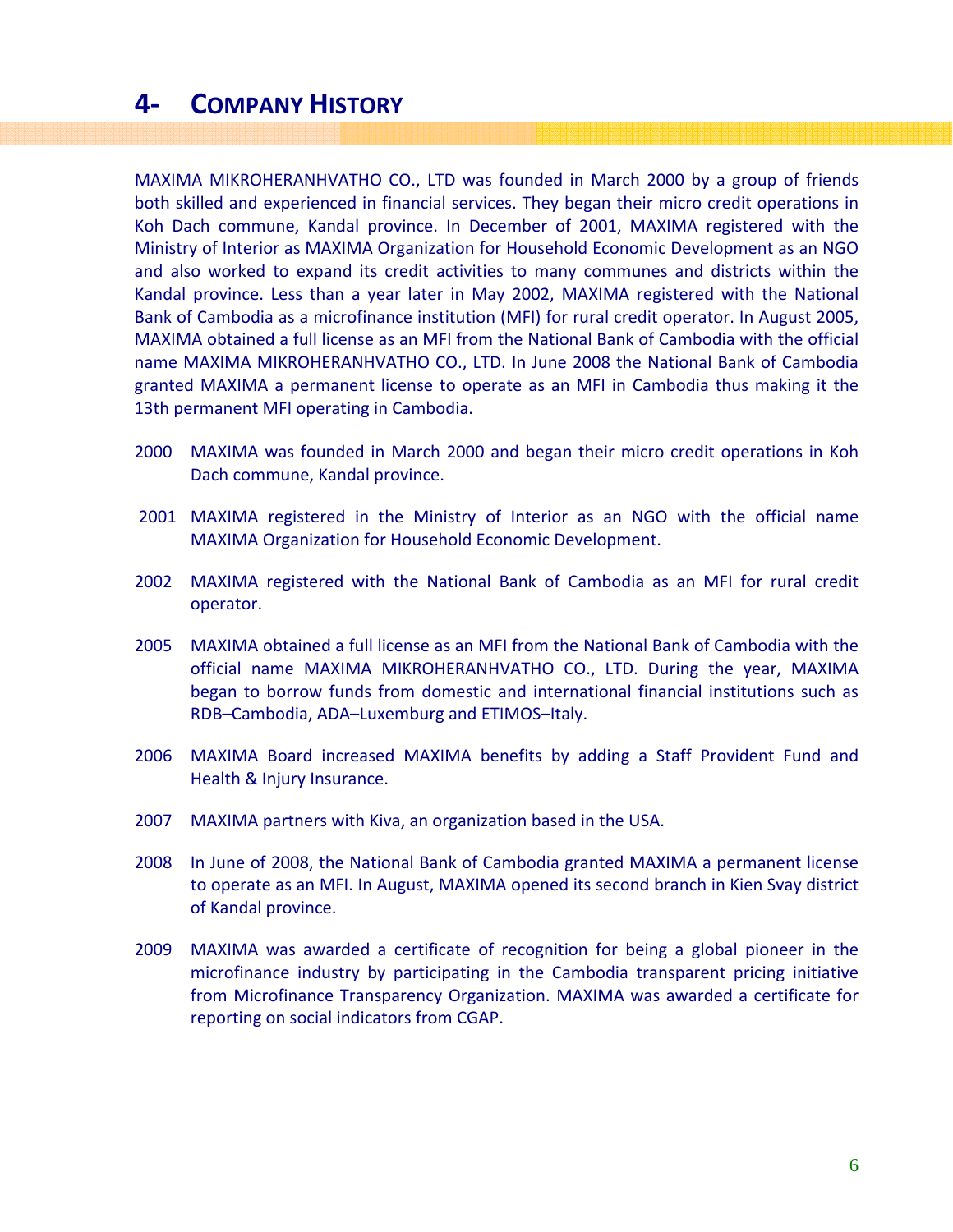### **5‐ MAXIMA ORGANIZATIONAL CHART**

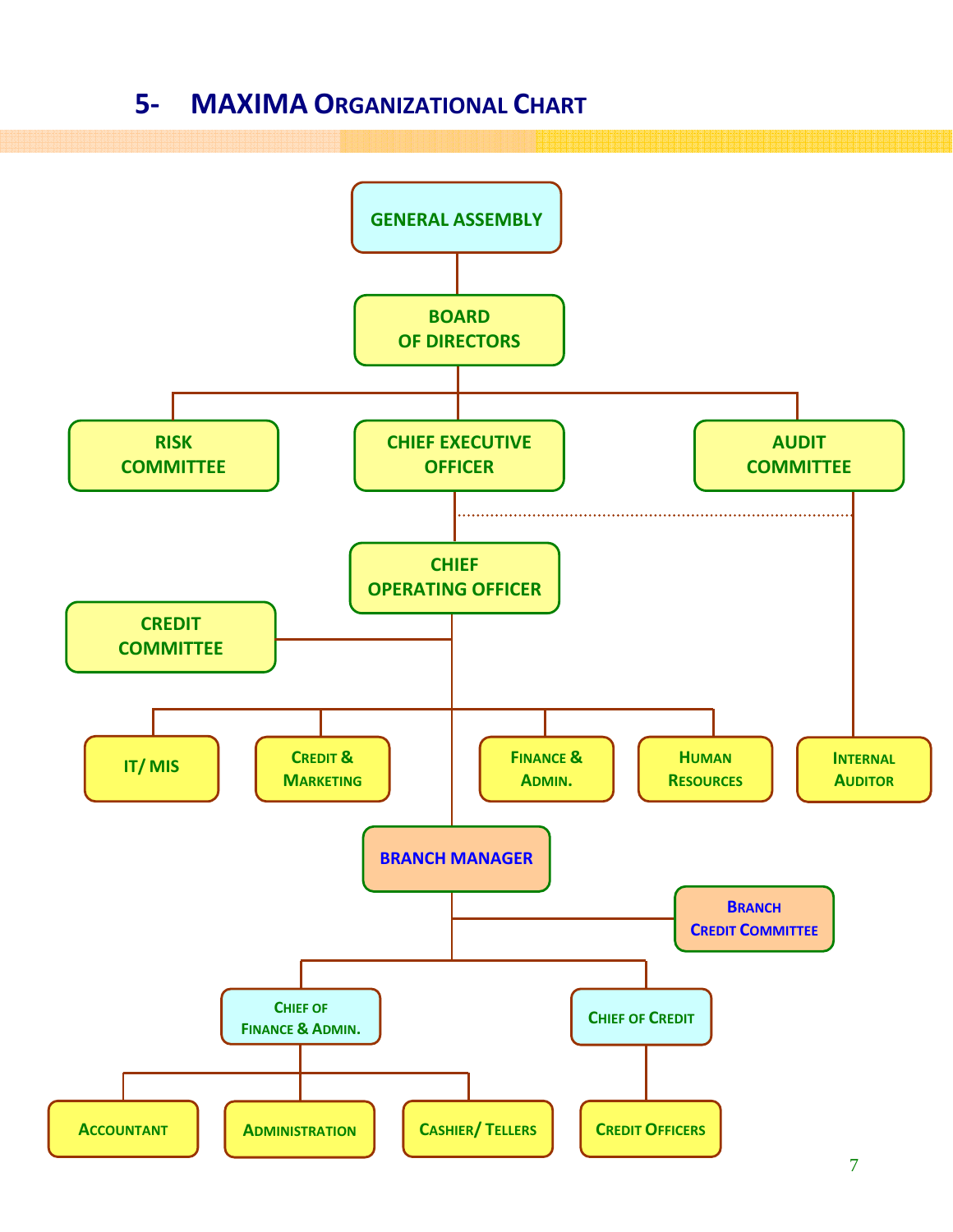### **6‐ BOARD OF DIRECTORS**



**Dr. UONG KIM SENG**, Chairman joined the Board of MAXIMA at its inception in 2000. He is currently serving as Chairman/ Chief Executive Officer of MAXIMA. Prior to his work in the private sector, Dr. KIMSENG served as a Government official from 1995‐2002. In February 2006, he was appointed Advisor to the Phnom Penh Chamber of Commerce, a position which he still holds.

He earned his Doctor of Business Administration (DBA) from Preston University, USA in 2005. In 2001 Dr. Kimseng was granted a scholarship from the Australian Government to pursue his Master's degree at Victoria University of Technology, Australia and obtained Master of Business in 2003. In 1995, he graduated from the Faculty of Business in Cambodia and obtained Bachelor of Business Administration.

#### , a station de station de station de la companie de station de station de station de station de station de sta<br>De la companie de station de station de station de station de station de station de station de station de stat



Mr. AN BUNHAK, Vice‐Chairman joined the Board of MAXIMA at its inception in 2000. He is currently serving as Vice‐Chairman/ Deputy Executive Director of MAXIMA. Prior to working at MAXIMA, Mr. BUNHAK served as Chief of Finance at Pacific Commercial Bank (1995‐2000).

Mr. BUNHAK is currently a Doctor of Business Administration (DBA) candidate at Preston University, USA. He obtained a Master of Banking and Finance at Ateneo De Zambuaga University, Philippines in 2003. In 1995,

Mr. BUNHAK graduated from the Faculty of Business, Cambodia and obtained Bachelor of Business Administration in 1995.



Mr. PA PONNAK RITHY, Board Member was born in 1960. He joined the Board of MAXIMA in December 2000. He is currently serving as Chief Operating Officer of MAXIMA. From 1980 to 1995, Mr. RITHY served as the Deputy Chief of Credit Officer at the National Bank of Cambodia in Kampot province. From 1995‐1998, he was Chief of Accounting at Pacific Commercial Bank. From 1998 to 2000 worked as an Accounting and Administration Assistant in LWS, Kampong Speu province.

He completed his degree in Accounting/Finance and Banking in Cambodia and received Bachelor of Business Administration in 1986.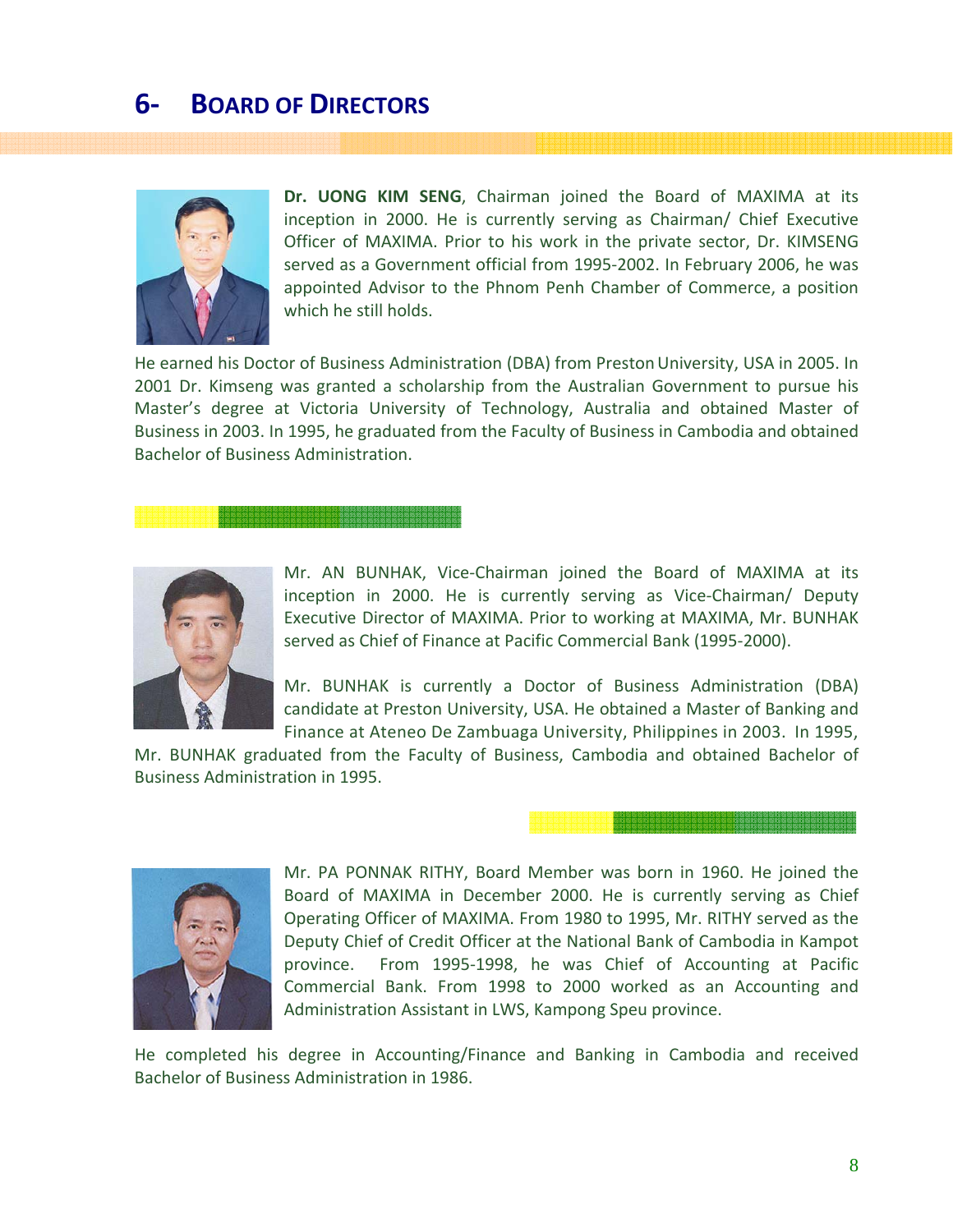

Ms. SRENG SIVE CHHENG, Board Member was born in 1977. She joined the Board of MAXIMA at its inception in 2000. Ms. SIVE CHHENG is currently the Vice Chief Operating Officer and also serving as Director of Finance and Administration of MAXIMA. From 1995 to 2000 she worked as Chief of Remittance at Pacific Commercial Bank.

Ms. SIVE CHHENG obtained Bachelor of Business Administration with a specialization in Management at the National Institute of Management, Cambodia in 2001.



Mr. CHET CHAN PRASOEUR, Board Member was born in 1973. He joined the Board of MAXIMA in December 2000. Mr. Prasoeur is also serving as Chairman of Audit & Risk Committee of MAXIMA.

Mr. PRASOEUR is currently pursuing his Master's degree in Business and Law at Build Bright University. He graduated from the Faculty of Business, Cambodia and obtained a Bachelor of Business Administration in 1995.

Mr. PA PONNAK KIRY was born in 1982. He joined the Board of MAXIMA in August 2007 (Elected by MAXIMA staff and is sitting on the Board as their representative). Mr. Kiry has been appointed to serve as Human Resource Manager since August 2007. He was a credit officer from 2002 before he was appointed as Credit Manager in January 2007.

Mr. Kiry holds a Master of Finance and Accounting from the Build Bright

University (2006) in Cambodia and a Bachelor of Business Administration in the field of Management from the National Institute of Management in Cambodia (2003).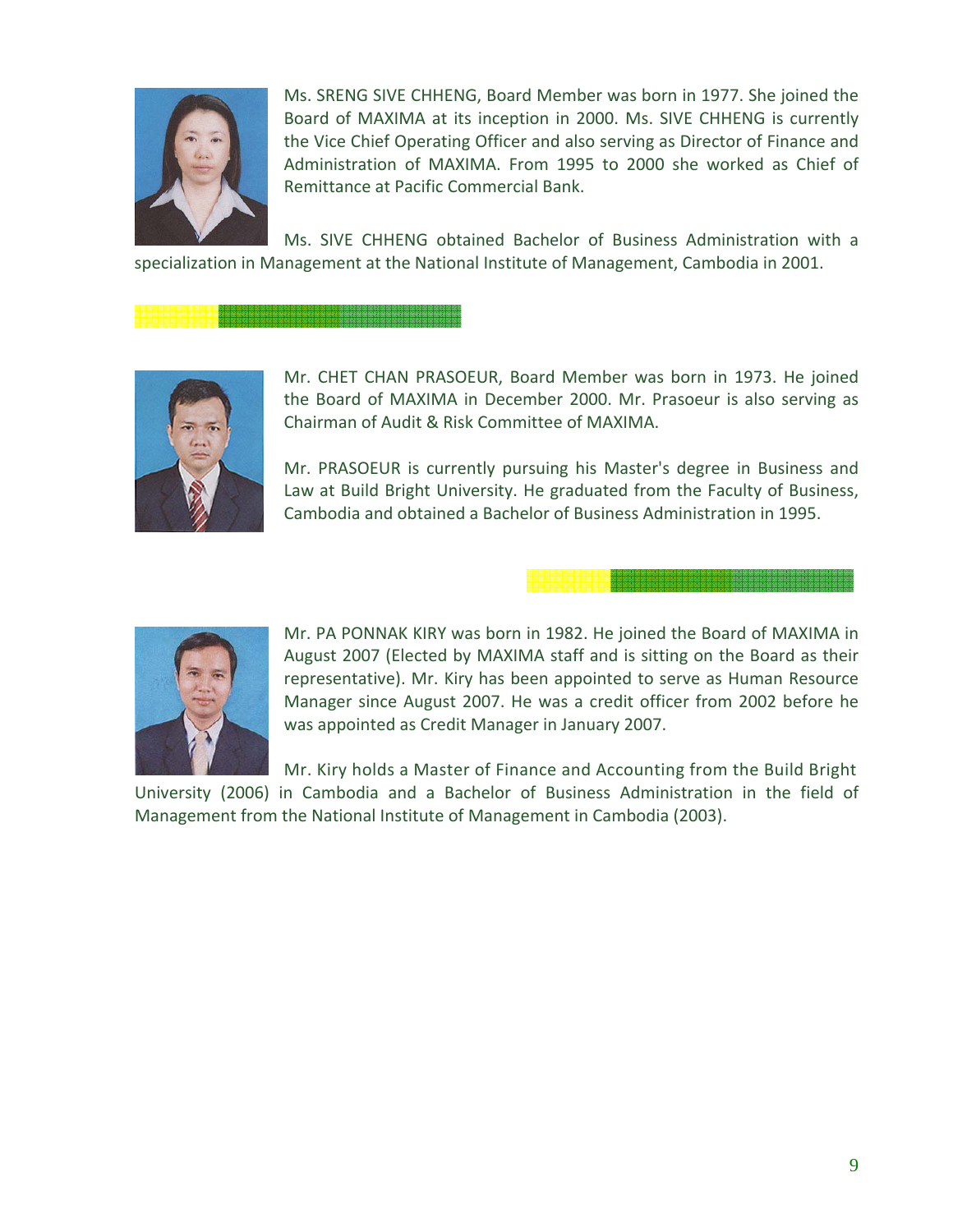### **7‐ EXECUTIVE MANAGEMENT**

The management function in MAXIMA is concerned with the daily performance, keeping MAXIMA competitive and profitable. As of December 2009, the senior management of MAXIMA consists of Executive Director, Deputy Executive Director, Chief Operating Officer and Deputy Chief Operating Officer. The middle management of MAXIMA consists of Human Resources Manager, Credit Managers, Assistant Credit Managers and Branch manager, Chief of Accountant, Assistant Marketing Manager and Internal Auditor.



 **Dr. UONG Kimseng Executive Director** 







 **Mr. AN Bunhak Mr. PA Ponnak Rithy Ms. SRENG Sive Chheng**  Deputy Executive Director Chief Operating Officer Vice Chief Operating Officer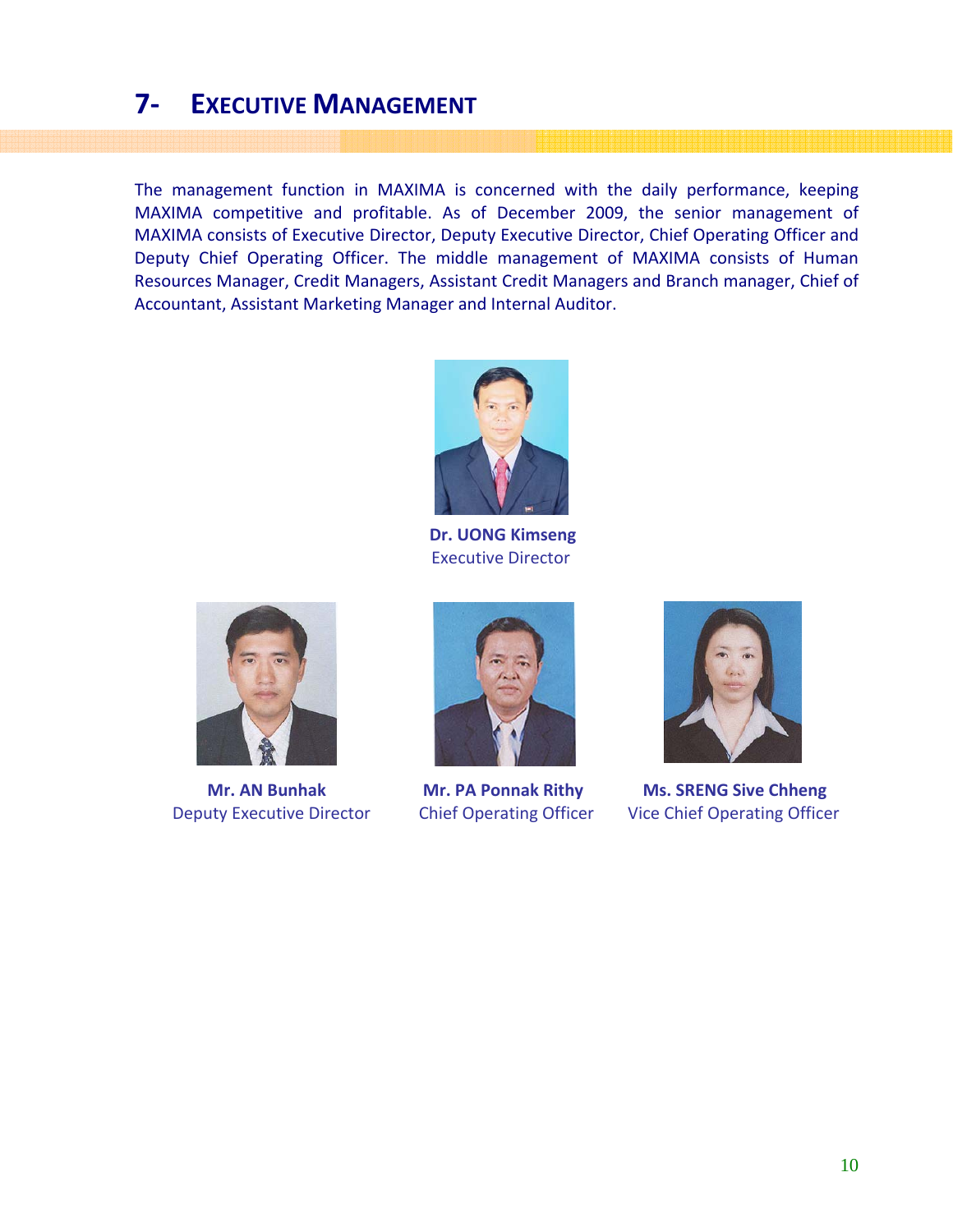### **8‐ LOAN PRODUCTS AND LOAN CATEGORIES**

### **LOAN PRODUCTS**

MAXIMA's current loan products include loans to individuals, groups and small‐medium businesses (SMEs) and the balloon loan and will be adding additional products in the near future depending upon customer needs. Loans are limited by income per household member, the value of the businesses fixed assets, and the number of business employees. The details of the policies and above mentioned products are as follows.

#### **1‐ Rural Individual Loans**

Applying to the following all terms and conditions:

- ‐ The loan term can be 12 or 20 months with loan sizes ranging from \$50 to \$950, and interest rate will be charged 3% per month
- ‐ Monthly installments of interest and principal with three months grace period for a 12 month loan period,
- ‐ Client should be a permanent resident of the area in which MAXIMA operates with family book record or Khmer ID
- ‐ Age between 18 60 years
- Agreement to borrow between borrower and family members
- ‐ Have profitable business or actual plan for new business, which demonstrates ability to repay the loan,
- Have physical collateral or other related certificate or document.

**2‐ Rural Group Loans**

All terms of individual loans apply unless otherwise stated:

- ‐ Group members: 2‐10 members with a selected group leader
- ‐ One borrower per household (but there must be an agreement to borrow between borrower and family members)
- ‐ Group members must take joint liability for repayment of loan,
- One of the group members must have physical collateral or other related certificate or document,
- No physical collateral will be needed if every member of the group borrows less than US\$100.

#### **3‐ Rural Small‐Medium Loans**

MAXIMA provides loan to SMEs, profitable business or actual plan for new business, which demonstrates ability to repay the loan. All terms of individual loans apply unless otherwise stated: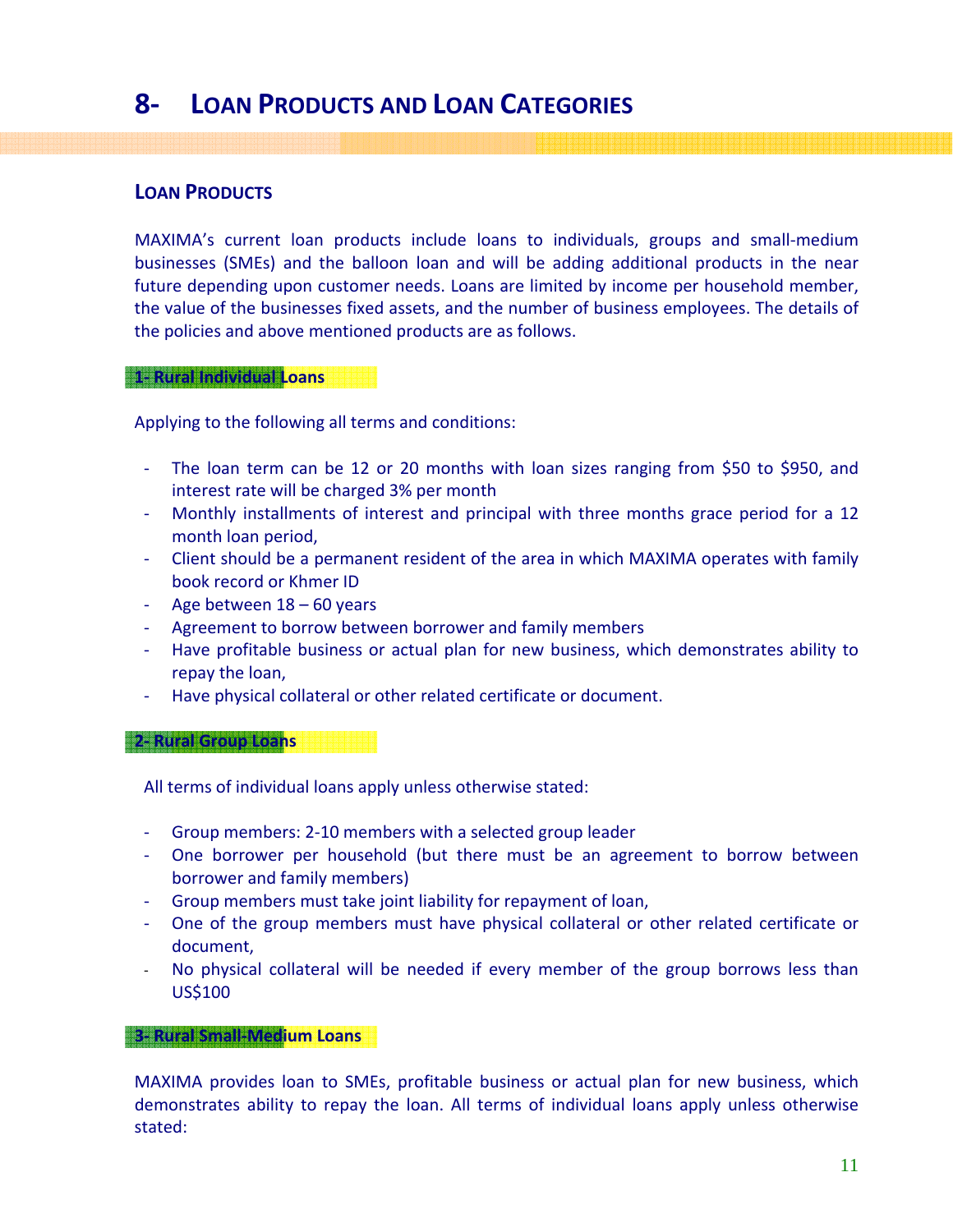- ‐ The loan sizes ranging from \$1,000 to \$25,000 and the interest rate will be charged 2%‐ 2.5% per month
- ‐ Loans in the amount of \$2,000 or more pay at the office (only) are charged 2% interest.

#### **4‐ Balloon Loans**

MAXIMA provides loan to those clients, who need capital to expand its agricultural productions and all terms of individual loans apply unless otherwise stated:

- ‐ The loan term can be 12 months with loan sizes less than \$3,000 and the interest rate will be charged 2.5%‐3% per month
- ‐ Monthly interest payment and principal will be paid at the end of the loan period

### **LOAN CATEGORIES**

MAXIMA provides loans to business categories include agriculture, trades, services, transportation and households/ families and other categories.

#### **Agriculture Productions**

- ‐ *The plantation*: flower plantation, vegetables, food crops, seeds, fertilizer…
- ‐ *Livestock*: animal husbandry, animal food, fascination...
- ‐ *Fisheries*: fishing tools, gasoline and boat...

#### **Trade & Commerce**

- ‐ Purchase of produce contracts, Vendors ‐ whole sale and retails,
- ‐ Processing, making doors/ windows, production of Khmer noodles and other foods

#### **Services**

Activities of laundry, hair cut, public telephone service, motor‐repaired, water supply tube network, battery charging

#### **Transportation**

Motor taxi, motor trailer and car taxi...

#### **Household business**

Handicraft and grocery at home

#### **Family/ consumption**

House repair, education and other consumption…

#### **Miscellaneous**

All rural small business activities other than agriculture, trade/ commerce, services and household/ family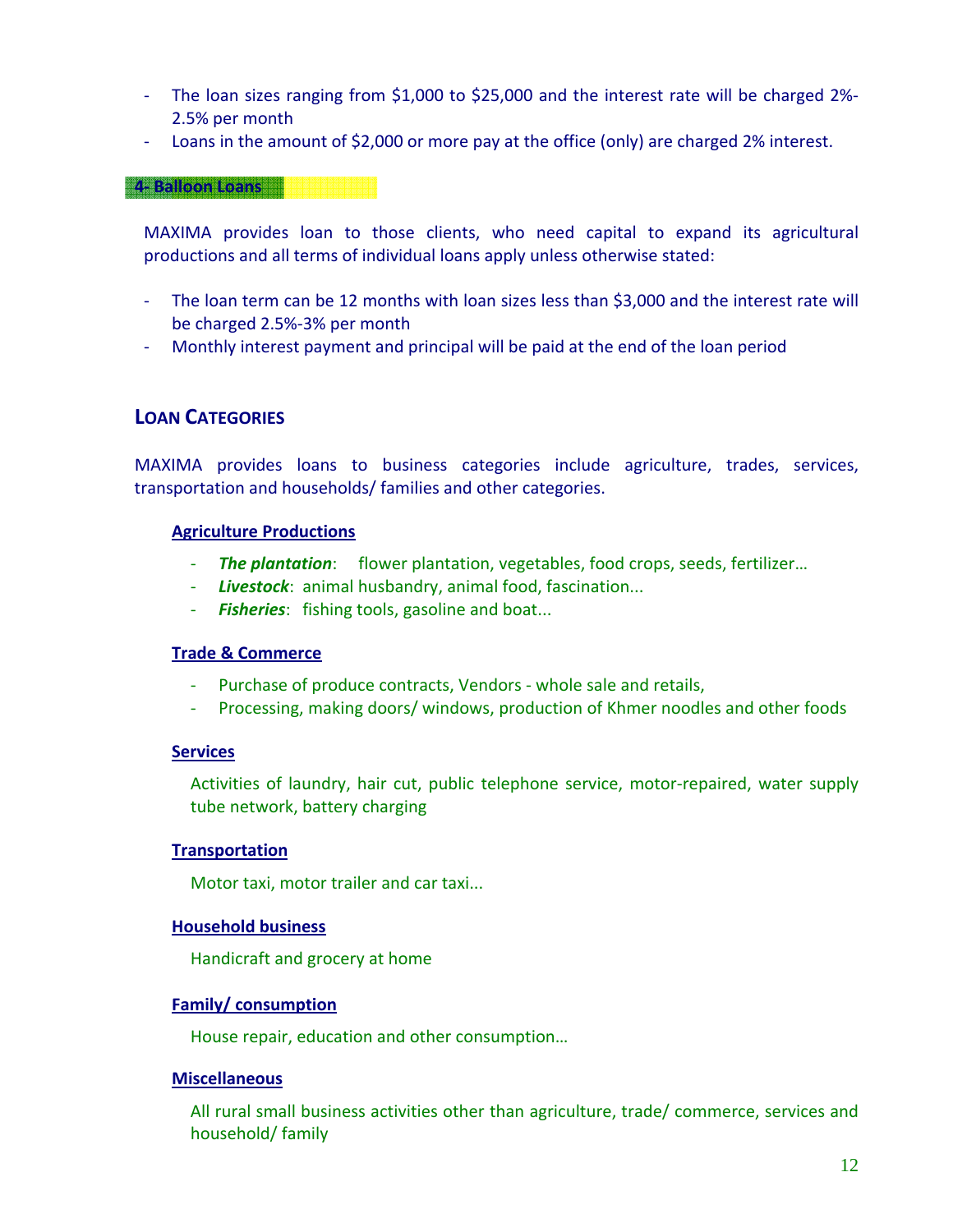### **‐ OPERATING AREAS**

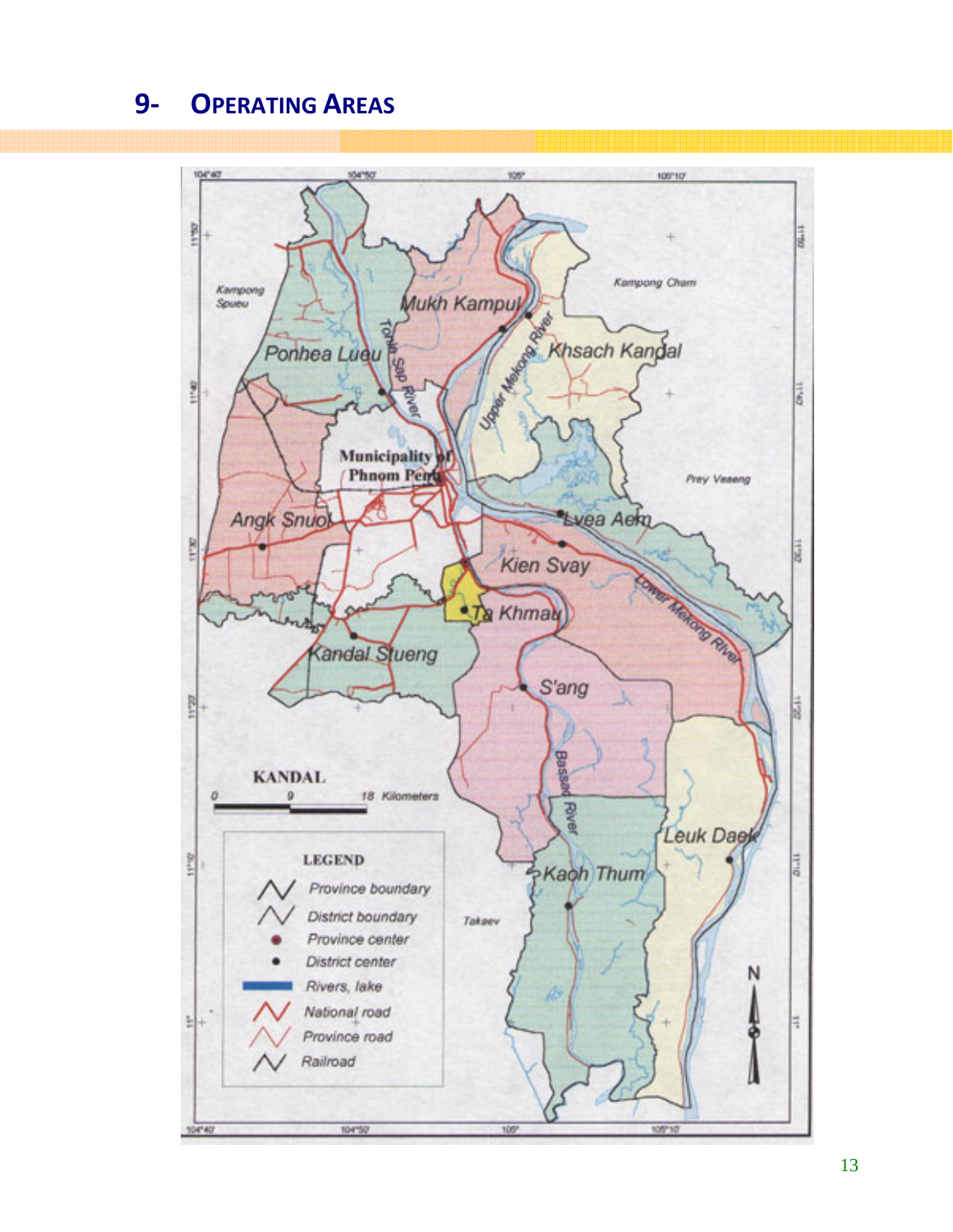### **10‐ FINANCIAL PERFORMANCE RESULTS 2009**



In the 2009 fiscal year, MAXIMA had continuously positive and strong performance in operating activities as total assets increased of **9%** from **\$1,665,779** in 2008 to **\$1,816,546** in 2009 ending. Revenues also experienced a 37.47% increase over the previous year to \$451,128 although the loan disbursement decreased from the early to October 2009.

The net profits after tax also increased by an impressive **23.8%** reaching to **\$52,358.** The total equity increased to **51.7%** from **\$333,394** in 2008 to **\$505,640** in 2009 ending and the return on equity equal to **10.35%.** The decrease in return on equity over the past couple years is reflective of the increasing competition, which led to improving loan products and decreasing in interest rates charged. In addition, portfolio at risk over 30 days increased significantly to **2%** in the year end 2009 compared **0.2%** in 2008, which led to increasing total expenses. In the mean time, the decrease in margins, however, is being offset by the significant increase in the size of our loan portfolio to SMEs resulted in interest income declined.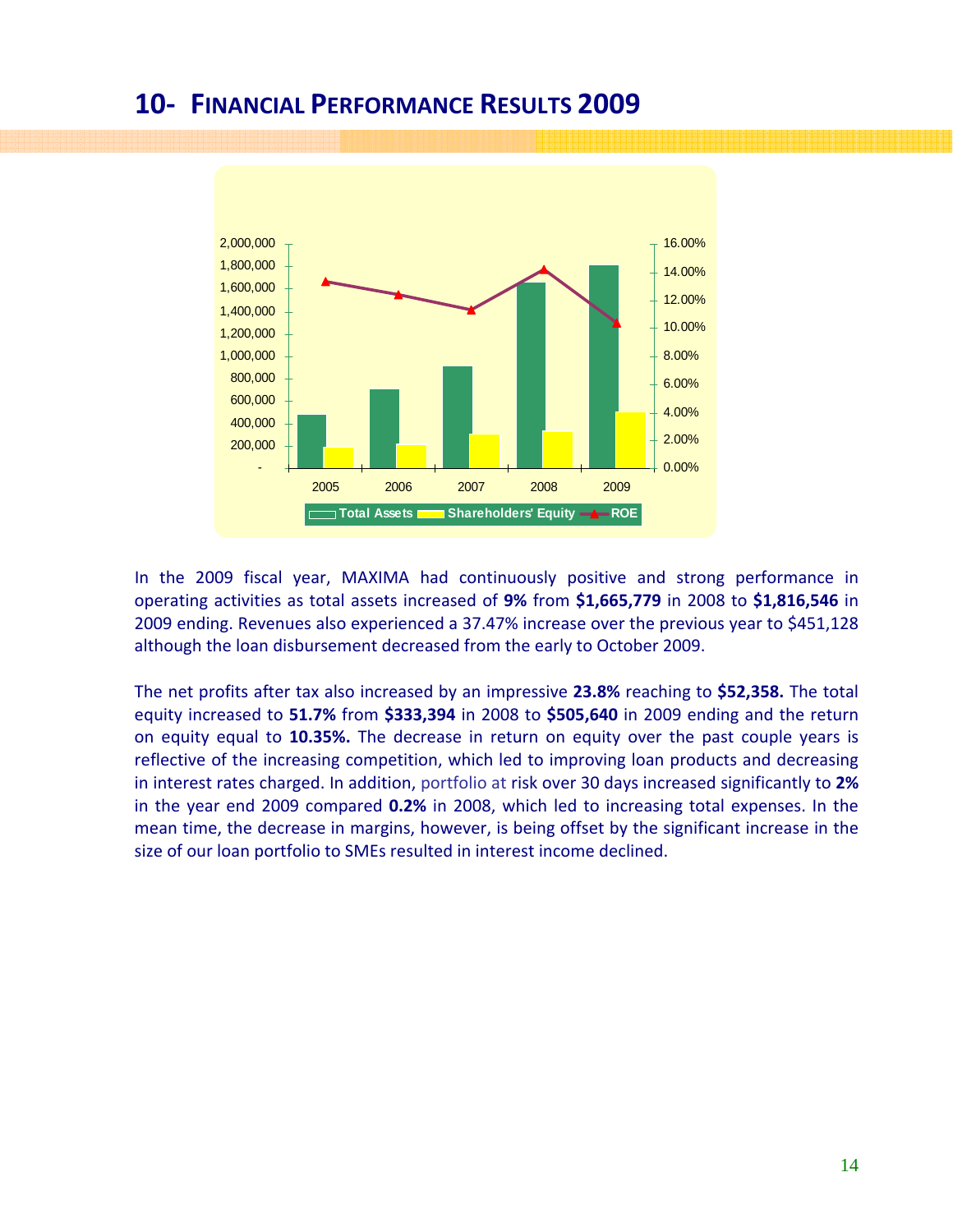### **11‐ LOAN PERFORMANCE RESULTS 2009**



MAXIMA products offered have been improved and the operating areas have been expanded in order to reach a greater number of people.

During the year, MAXIMA expanded operations to 177 villages within 12 districts in Kandal province and some suburbs of Phnom Penh. The total active loan portfolio equal to **\$1,684,057** with **2,467** families and women borrowers reported **61.4%**.

During the year, the total loan disbursement was **84%**, which total loan outstanding of **US\$1,717,806** less than that as setting in the annual plan of **US\$2,049,785**. While, portfolio at risk over 30 days increased significantly to **2%** in the end 2009 compared **0.2%** in 2008. The core problem of the increase in non‐performing loan due to two operating areas, one in Kbal Koh commune of Kien Svay district and another one in Puk Ressey commune of Khsach Kandal district, were affected by the global financial crisis lead to the demand for our clients' products was declined in addition to the multiple loans from different institutions made by our clients.



**Loan Types as of December 2009**

MAXIMA's current loan products include loans to individuals, groups and small‐ medium businesses (SMEs) and the balloon loan for agricultural production. During the year, the loan small‐medium enterprises significantly increased and larger than to individual and group due to the fact that all loans with the amount from \$1,000 including balloon loan were classified as SMEs loans.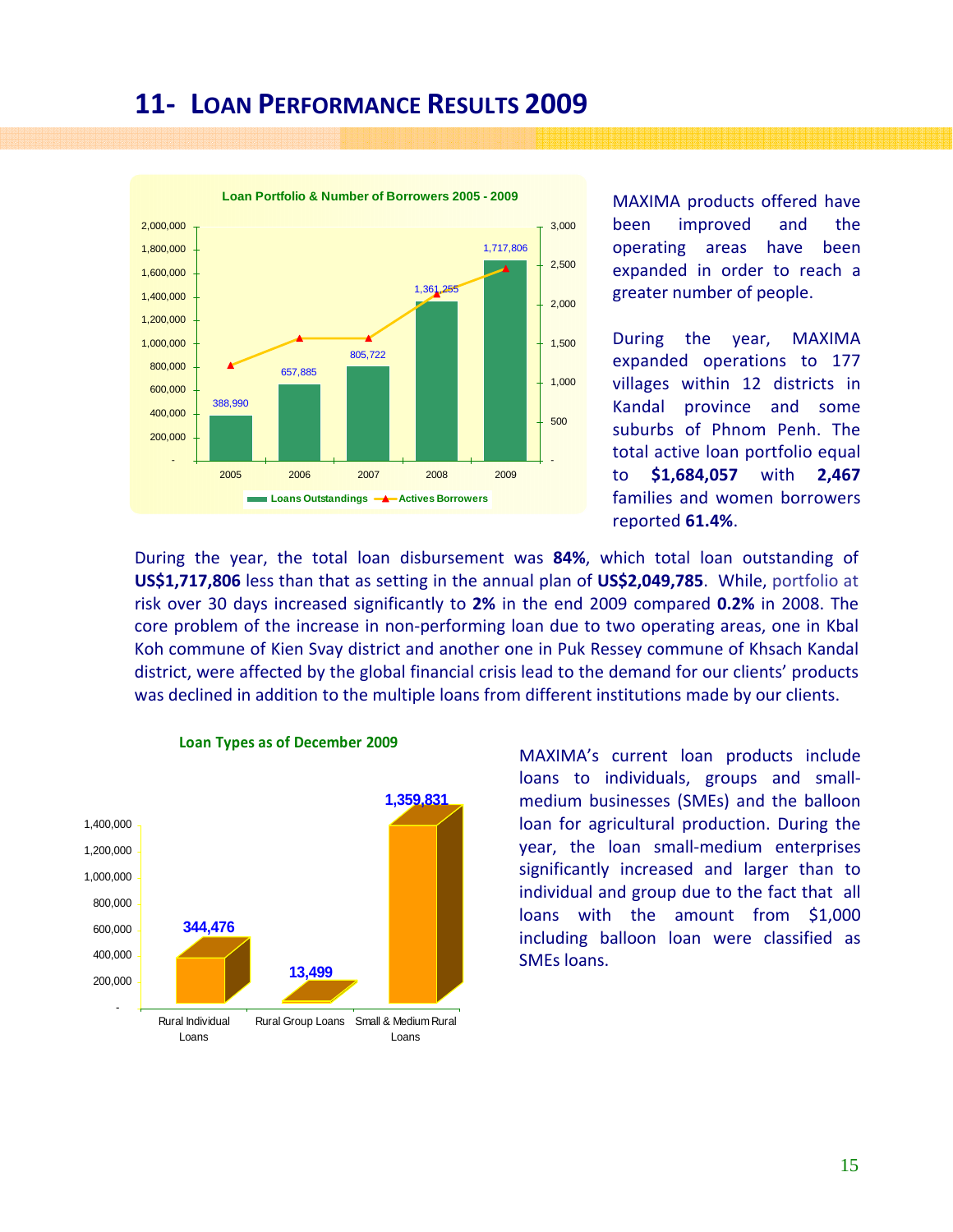In 2009 ending, loans to wemon borrowers experienced a decrease to 62% over the previous year of 74% as a result of increase in SMEs loans, mostly running by men and wemon were only support the business.





MAXIMA provides loans to business categories include agriculture, households businesses and processing (purchase of produce, whole sale and retails, handicraft and vendors) services, transportation and miscellaneous. In 2009, loans for households and trade & commerce equal to 45% were larger than other categories over the total loan disbursed during the year.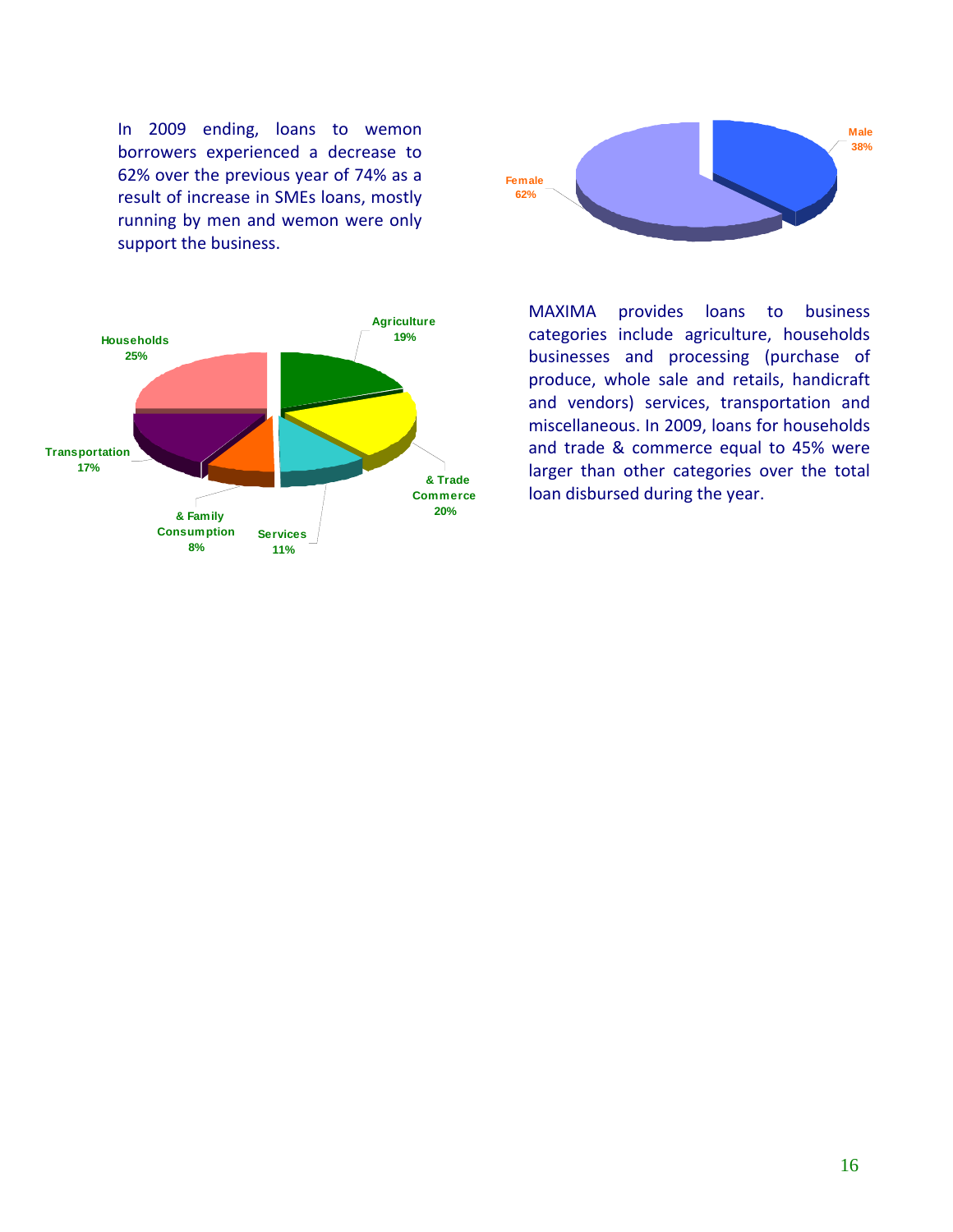### **12‐ EQUITY AND FUNDING STRUCTURE**

#### **Evolvement of registered capital**

With the achievement of strong operating performances and in order to ensure long term sustainability and growth, Maxima's Board has been committed to increasing its registered capital and has been doing so whenever possible since 2004.



In 2009, the Company increased from last year's registered capital to **\$410,000**.



#### **Funding Structure in 2009**

MAXIMA's operations were funded by a mix of equity from existing shareholders and all employees and debt. By the end of 2009, the shareholders relinquished equity \$400,000 equal to 97.56% and employees have equity of 2.44% of the total share equity equal to \$10,000, which led to the total equity of MAXIMA up to \$505,640. In addition, MAXIMA received loans from various foreign and domestic partners in the amount of \$200,000 from Rural Development Bank (RDB) in Cambodia, \$200,000 from Appui au Développement Autonome (ADA) in Luxembourg, \$275,000 from Consorzio ETIMOS in Italy, and \$326,810 from Kiva in the USA and \$150,000 from Planet Finance in France. The remaining capital came in the form of short term debtor to shareholders and retained earnings with the total of \$159,096.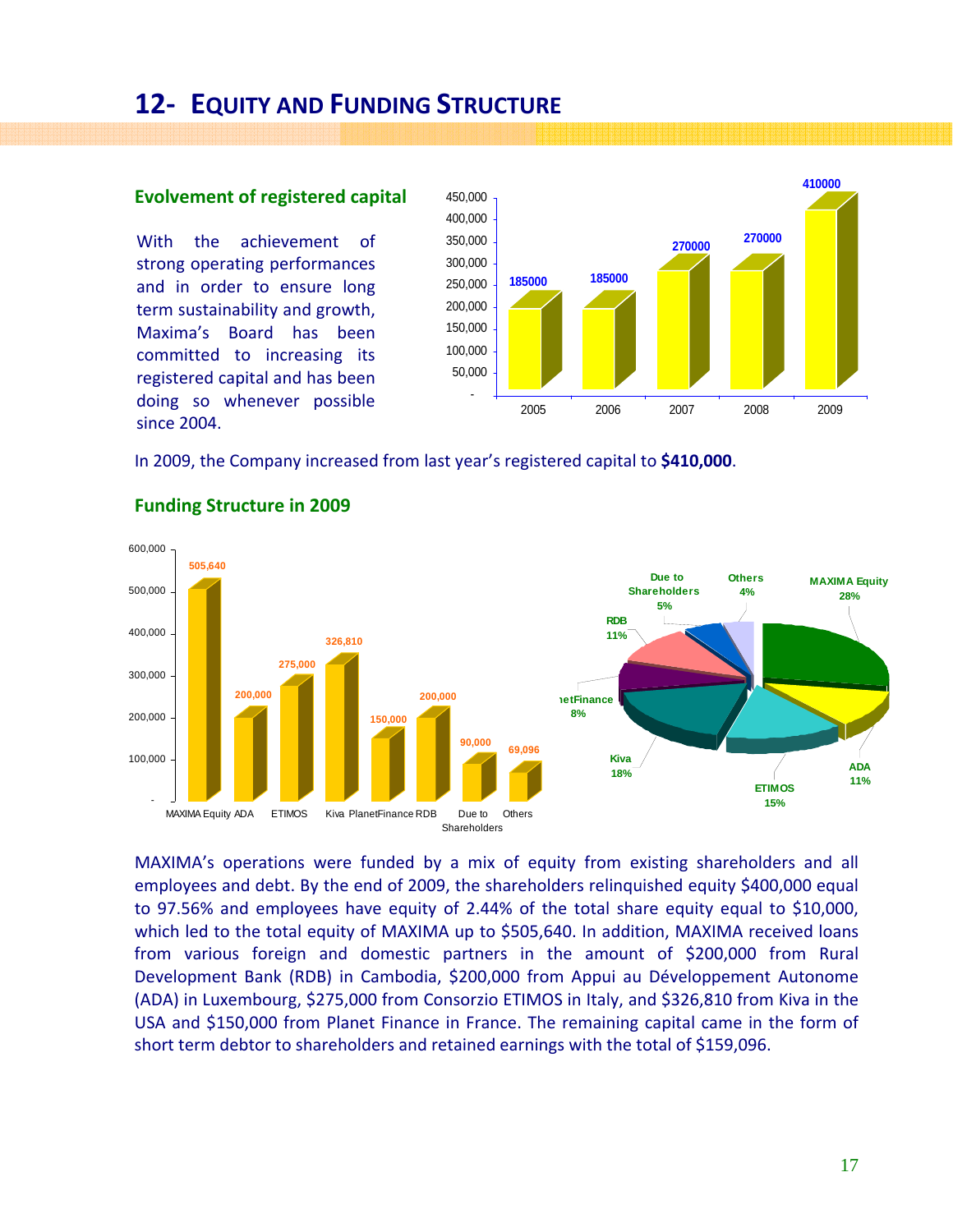### **13‐ REPORT OF THE BOARD OF DIRECTORS**

We, the directors of Maxima Mikroheranhvatho Co., Ltd. (the "Company") do hereby is responsible for ensuring that the financial statements are properly drawn up so as to give a true and fair view of the financial position, the results of its operations and its cash flows of MAXIMA as at 31 December 2009. In preparing these financial statements, the Board of directors is required to:

- 1. Comply with the guidelines issued by the National Bank of Cambodia and Cambodian Accounting Standards.
- 2. Adopt appropriate accounting policies which are supported by reasonable and prudent judgments and estimates and then apply them consistently.
- 3. Comply with the disclosure requirement of the Central Bank or, if there has been any departure in the interests of true and fair presentation, ensure this has been appropriately disclosed, explained and quantified in the financial statements.
- 4. Maintain adequate accounting records and an effective system of internal control.
- 5. Prepare the financial statements on a going concern basis unless it is inappropriate to assume that MAXIMA will continue operations in the foreseeable future.
- 6. Establish overall policies for the Company, ratify all decisions and actions by the BOD that have a material effect on the operations and performance, and ensure they have been properly reflected in the financial statements.

On behalf of the Board of Directors,

\_\_\_\_\_\_\_\_\_\_\_\_\_\_\_\_\_\_\_\_\_\_\_ \_\_\_\_\_\_\_\_\_\_\_\_\_\_\_\_\_\_\_\_\_\_



**Mr. Uong Kimseng Mr. An Bunhak** Chairman Vice Chairman Date: 29 April 2010 Date: 29 April 2010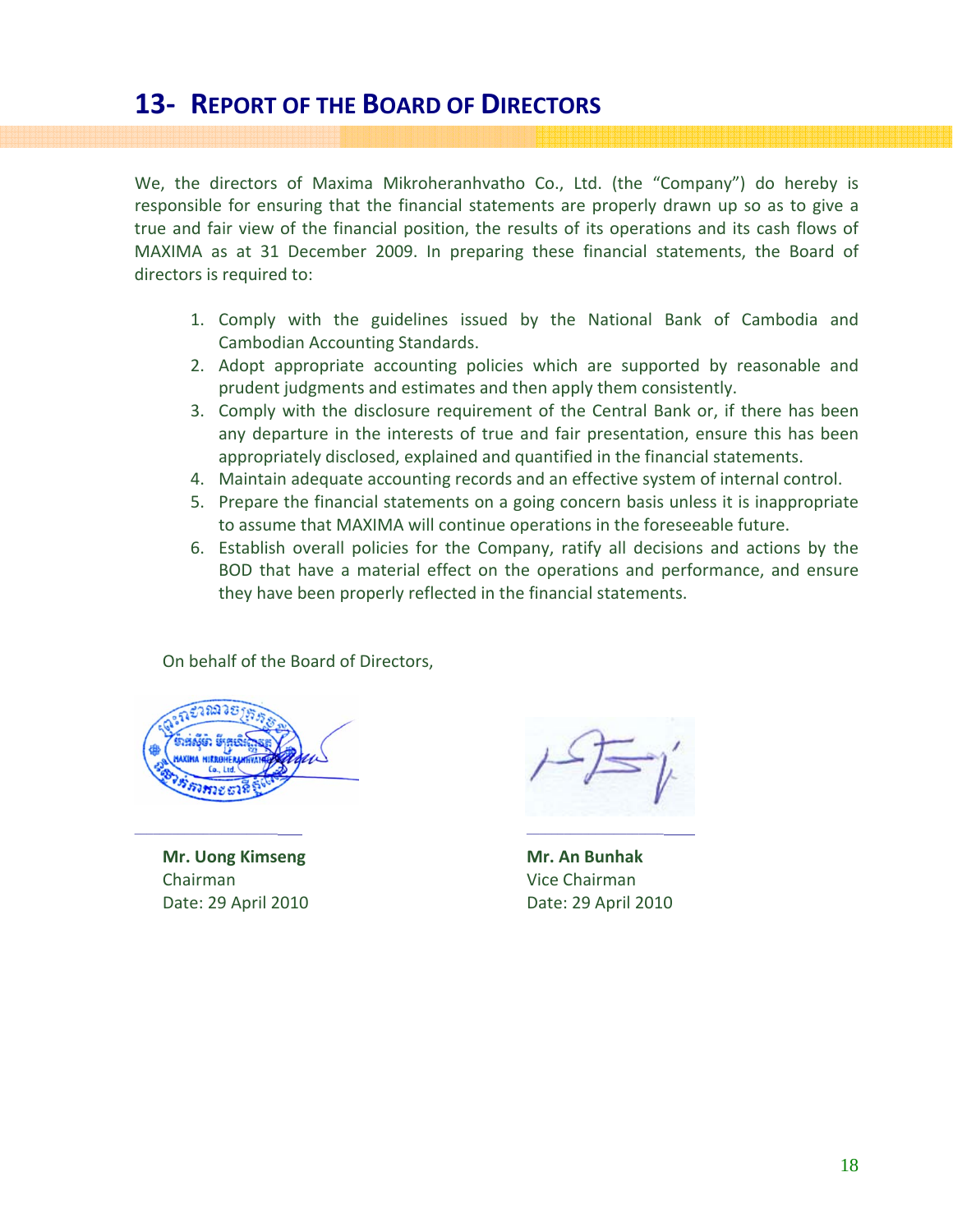### **14‐ BALANCE SHEET AS OF DECEMBER 31, 2009**

|                               |             | 2009      |                | 2008      |                |
|-------------------------------|-------------|-----------|----------------|-----------|----------------|
|                               | <b>Note</b> | US\$      | <b>KHR'000</b> | US\$      | <b>KHR'000</b> |
| <b>ASSETS</b>                 |             |           |                |           |                |
| Cash on hand                  | 5           | 7,461     | 31,105         | 15,189    | 61,986         |
| Deposits and placements       |             |           |                |           |                |
| with banks                    | 6           | 26,810    | 111,771        | 193,962   | 791,559        |
| <b>Statutory deposits</b>     | 7           | 20,500    | 85,464         | 13,500    | 55,094         |
| Loans to customers            | 8           | 1,684,057 | 7,020,834      | 1,372,285 | 5,600,295      |
| Other receivables             | 9           | 35,206    | 146,773        | 10,285    | 41,973         |
| Property and equipment        | 10          | 42,512    | 177,233        | 60,558    | 247,137        |
| <b>TOTAL ASSETS</b>           |             | 1,816,546 | 7,573,180      | 1,665,779 | 6,798,044      |
| <b>LIABILITIES AND EQUITY</b> |             |           |                |           |                |
| <b>Liabilities</b>            |             |           |                |           |                |
| Amounts due to shareholders   | 11          | 90,000    | 375,210        | 133,000   | 542,773        |
| <b>Borrowings</b>             | 12          | 1,151,810 | 4,801,896      | 1,164,749 | 4,753,340      |
| <b>Other liabilities</b>      | 13          | 53,708    | 223,908        | 26,984    | 110,122        |
| Provision for income tax      | 14          | 15,388    | 64,153         | 7,652     | 31,228         |
| <b>Total liabilities</b>      |             | 1,310,906 | 5,465,167      | 1,332,385 | 5,437,463      |
| <b>Equity</b>                 |             |           |                |           |                |
| Share capital                 | 15          | 410,000   | 1,709,290      | 270,000   | 1,101,870      |
| <b>Reserves</b>               |             | 9,236     | 38,505         | 7,122     | 29,065         |
| <b>Retained earnings</b>      |             | 86,404    | 360,218        | 56,272    | 229,646        |
| <b>Total equity</b>           |             | 505,640   | 2,108,013      | 333,394   | 1,360,581      |
| <b>TOTAL LIABILITIES</b>      |             |           |                |           |                |
| <b>AND EQUITY</b>             |             | 1,816,546 | 7,573,180      | 1,665,779 | 6,798,044      |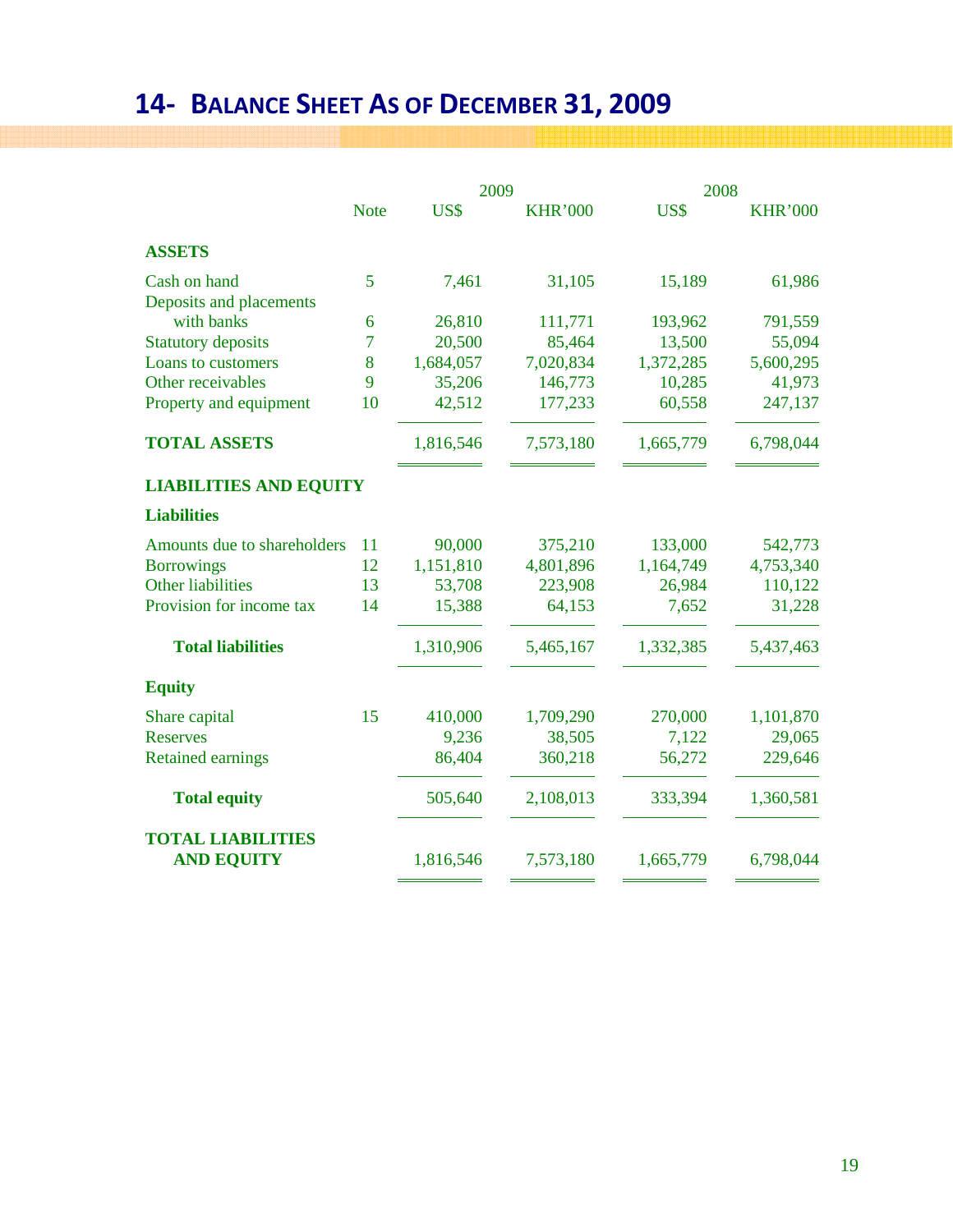### **15‐ INCOME STATEMENT AS OF DECEMBER 31, 2009**

|                                         |             | 2009       |                | 2008      |                |
|-----------------------------------------|-------------|------------|----------------|-----------|----------------|
|                                         | <b>Note</b> | US\$       | <b>KHR'000</b> | US\$      | <b>KHR'000</b> |
| Interest income                         | 16          | 444,918    | 1,854,863      | 323,841   | 1,321,595      |
| Interest expenses                       | 17          | (52, 413)  | (218,510)      | (44, 465) | (181, 462)     |
| <b>Net interest income</b>              |             | 392,505    | 1,636,353      | 279,376   | 1,140,133      |
| Other operating income                  | 18          | 6,210      | 25,889         | 4,315     | 17,609         |
| <b>Operating income</b>                 |             | 398,715    | 1,662,242      | 283,691   | 1,157,743      |
| General and administrative<br>expenses  | 19          | (294, 588) | (1,228,137)    | (230,066) | (938, 899)     |
| Provision for bad and<br>doubtful loans | 8           | (32,960)   | (137, 410)     | (749)     | (3,057)        |
| <b>Profit before income tax</b>         |             | 71,167     | 296,695        | 52,876    | 215,787        |
| Income tax expense                      | 14          | (18, 809)  | (78, 415)      | (10, 584) | (43, 193)      |
| Net profit for the year                 |             | 52,358     | 218,280        | 42,292    | 172,594        |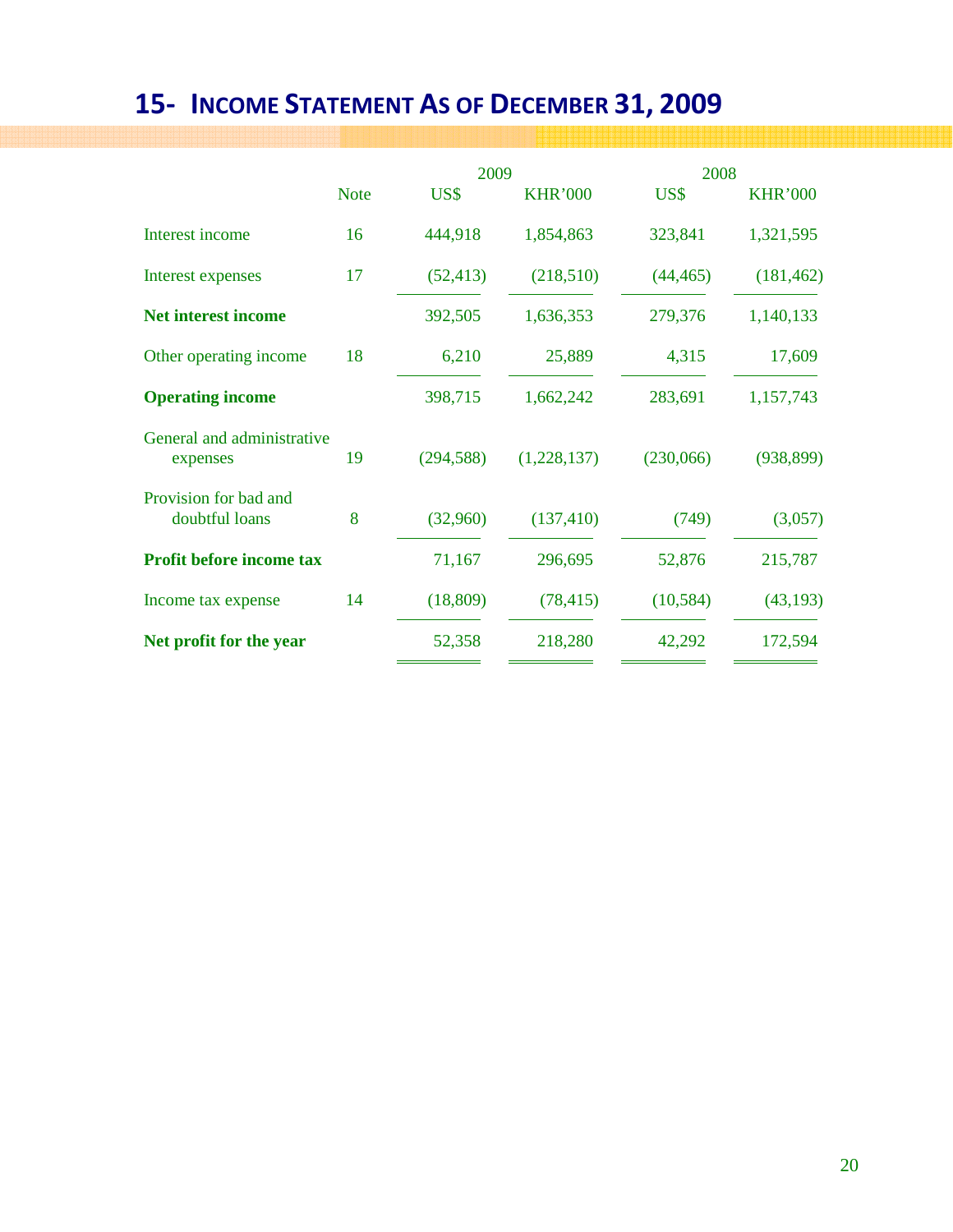### **16‐ STATEMENT OF CHANGES IN EQUITY**

### **FOR THE YEAR ENDED DECEMBER 31, 2009**

|                             | Share capital<br>US\$ | Reserves<br>US\$ | Retained<br>earnings<br>US\$ | Total<br>US\$ |
|-----------------------------|-----------------------|------------------|------------------------------|---------------|
| As at 1 January 2008        | 270,000               | 5,653            | 29,384                       | 305,037       |
| Dividend paid               |                       |                  | (13, 935)                    | (13,935)      |
| <b>Transfer to reserves</b> |                       | 1,469            | (1,469)                      |               |
| Net profit for the year     |                       |                  | 42,292                       | 42,292        |
| As at 31 December 2008      | 270,000               | 7,122            | 56,272                       | 333,394       |
| Dividend paid               |                       |                  | (20, 112)                    | (20, 112)     |
| Increase in share capital   | 140,000               |                  |                              | 140,000       |
| <b>Transfer to reserves</b> |                       | 2,114            | (2,114)                      |               |
| Net profit for the year     |                       |                  | 52,358                       | 52,358        |
| As at 31 December 2009      | 410,000               | 9,236            | 86,404                       | 505,640       |
| (KHR'000 equivalents)       | 1,709,290             | 38,505           | 360,218                      | 2,108,013     |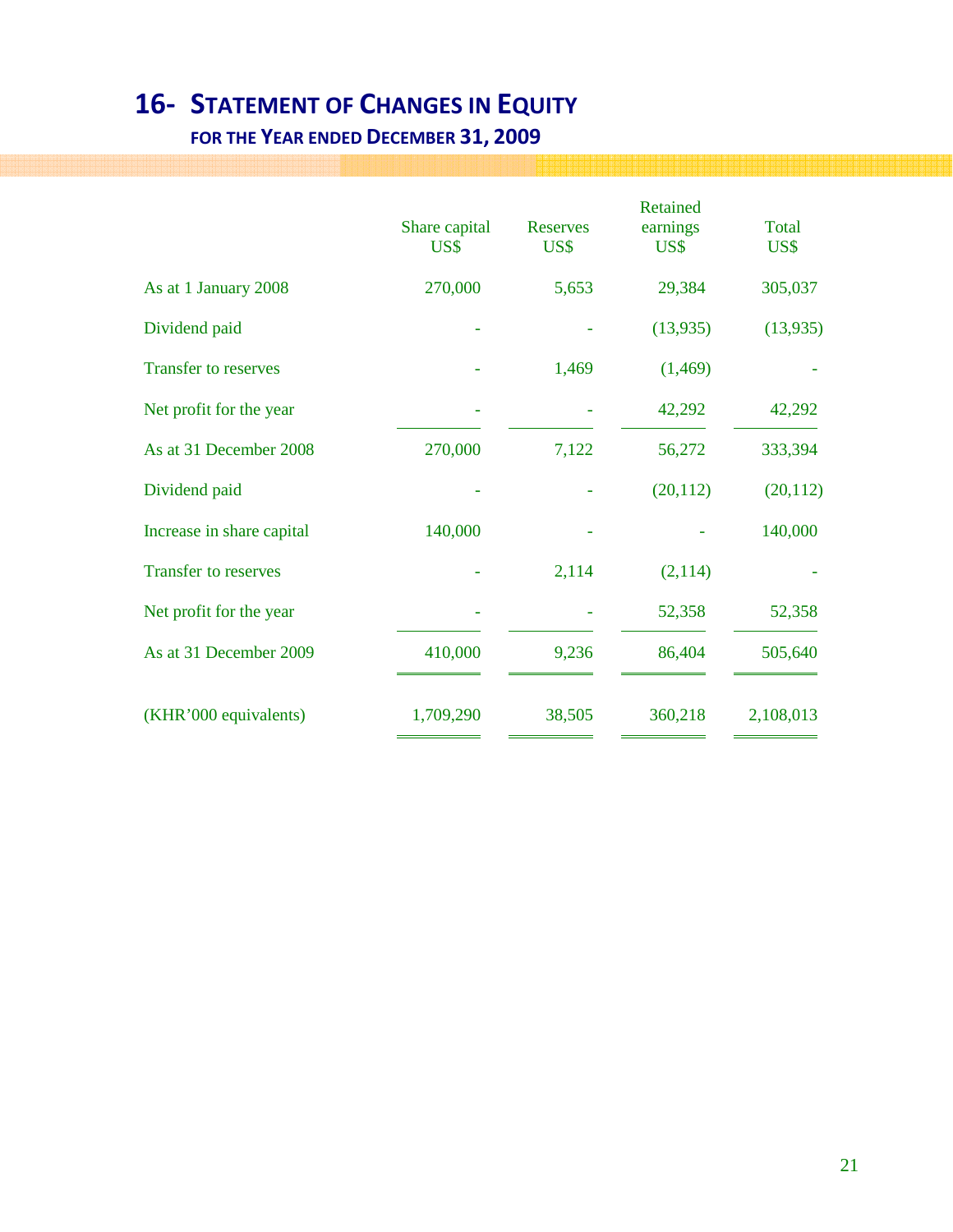### **16‐ STATEMENT OF CASH FLOW**

### **AS OF DECEMBER 31, 2009**

|                                                                                                            | 2009                                          |                                                  | 2008                                |                                       |
|------------------------------------------------------------------------------------------------------------|-----------------------------------------------|--------------------------------------------------|-------------------------------------|---------------------------------------|
| <b>Note</b>                                                                                                | US\$                                          | <b>KHR'000</b>                                   | US\$                                | <b>KHR'000</b>                        |
| <b>Cash flows from</b><br>operating activities                                                             |                                               |                                                  |                                     |                                       |
| Net cash used in operating<br>activities<br>20                                                             | (277, 115)                                    | (1, 155, 292)                                    | (453, 884)                          | (1,852,300)                           |
| <b>Cash flows from</b><br>investing activities                                                             |                                               |                                                  |                                     |                                       |
| Purchase of property<br>and equipment<br>Proceeds from disposals of                                        | (4,714)                                       | (19, 653)                                        | (57, 474)                           | (234, 551)                            |
| property and equipment                                                                                     |                                               |                                                  | 2,170                               | 8,856                                 |
| Net cash used in<br>investing activities                                                                   | (4,714)                                       | (19,653)                                         | (55,304)                            | (225, 695)                            |
| <b>Cash flows from</b><br>financing activities                                                             |                                               |                                                  |                                     |                                       |
| Dividends paid<br>Increase in share capital<br>Proceeds from borrowings<br><b>Repayments of borrowings</b> | (20, 112)<br>140,000<br>565,198<br>(578, 137) | (83, 847)<br>583,660<br>2,356,310<br>(2,410,253) | (13,935)<br>1,429,053<br>(761, 223) | (56, 869)<br>5,831,965<br>(3,106,551) |
| Net cash generated from<br>financing activities                                                            | 106,949                                       | 445,870                                          | 653,895                             | 2,668,545                             |
| Net (decrease)/increase in cash<br>and cash equivalents                                                    | (174, 880)                                    | (729, 075)                                       | 144,707                             | 590,550                               |
| <b>Cash and cash equivalents</b><br>at beginning of year<br><b>Translation difference</b>                  | 209,151                                       | 848,735<br>23,216                                | 64,444                              | 262,995                               |
| <b>Cash and cash equivalents</b><br>at end of year<br>21                                                   | 34,271                                        | 142,876                                          | 209,151                             | 853,545                               |